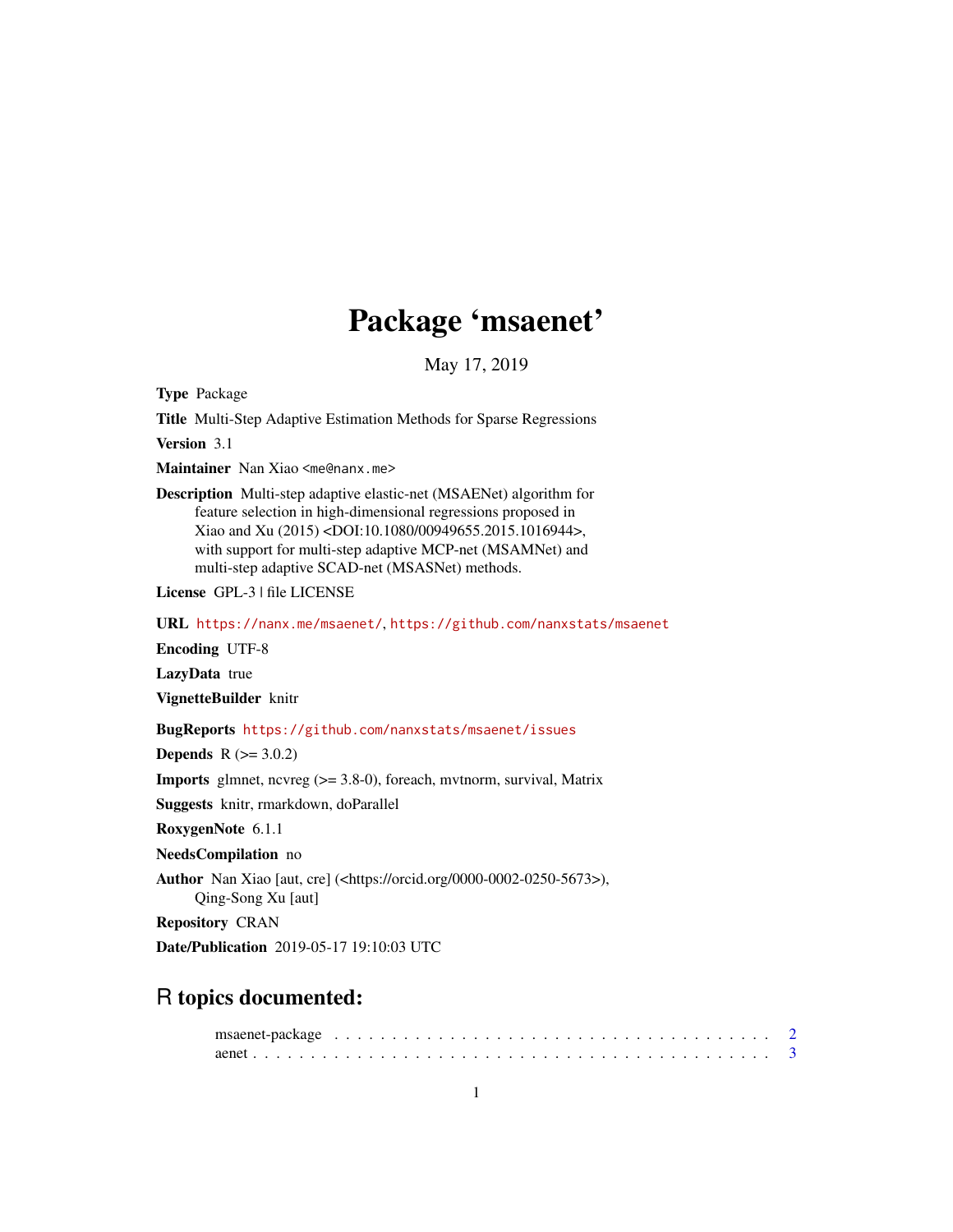# <span id="page-1-0"></span>2 msaenet-package

|       |                           | $\overline{4}$ |
|-------|---------------------------|----------------|
|       |                           | -6             |
|       | $\overline{\phantom{0}}8$ |                |
|       |                           | - 9            |
|       |                           |                |
|       |                           |                |
|       |                           |                |
|       |                           |                |
|       |                           |                |
|       |                           |                |
|       |                           |                |
|       |                           |                |
|       |                           |                |
|       |                           |                |
|       |                           |                |
|       |                           |                |
|       |                           |                |
|       |                           |                |
|       |                           |                |
|       |                           | -26            |
|       |                           |                |
|       |                           |                |
| Index |                           | 30             |

msaenet-package *Multi-Step Adaptive Estimation Methods for Sparse Regressions*

#### Description

Multi-step adaptive elastic-net (MSAENet) algorithm for feature selection in high-dimensional regressions proposed in Xiao and Xu (2015) <DOI:10.1080/00949655.2015.1016944>, with support for multi-step adaptive MCP-Net (MSAMNet) and multi-step adaptive SCAD-Net (MSASNet) methods.

# Details

Browse the vignette with vignette("msaenet").

#### Author(s)

Nan Xiao <<me@nanx.me>>

#### References

Nan Xiao and Qing-Song Xu. (2015). Multi-step adaptive elastic-net: reducing false positives in high-dimensional variable selection. *Journal of Statistical Computation and Simulation* 85(18), 3755–3765.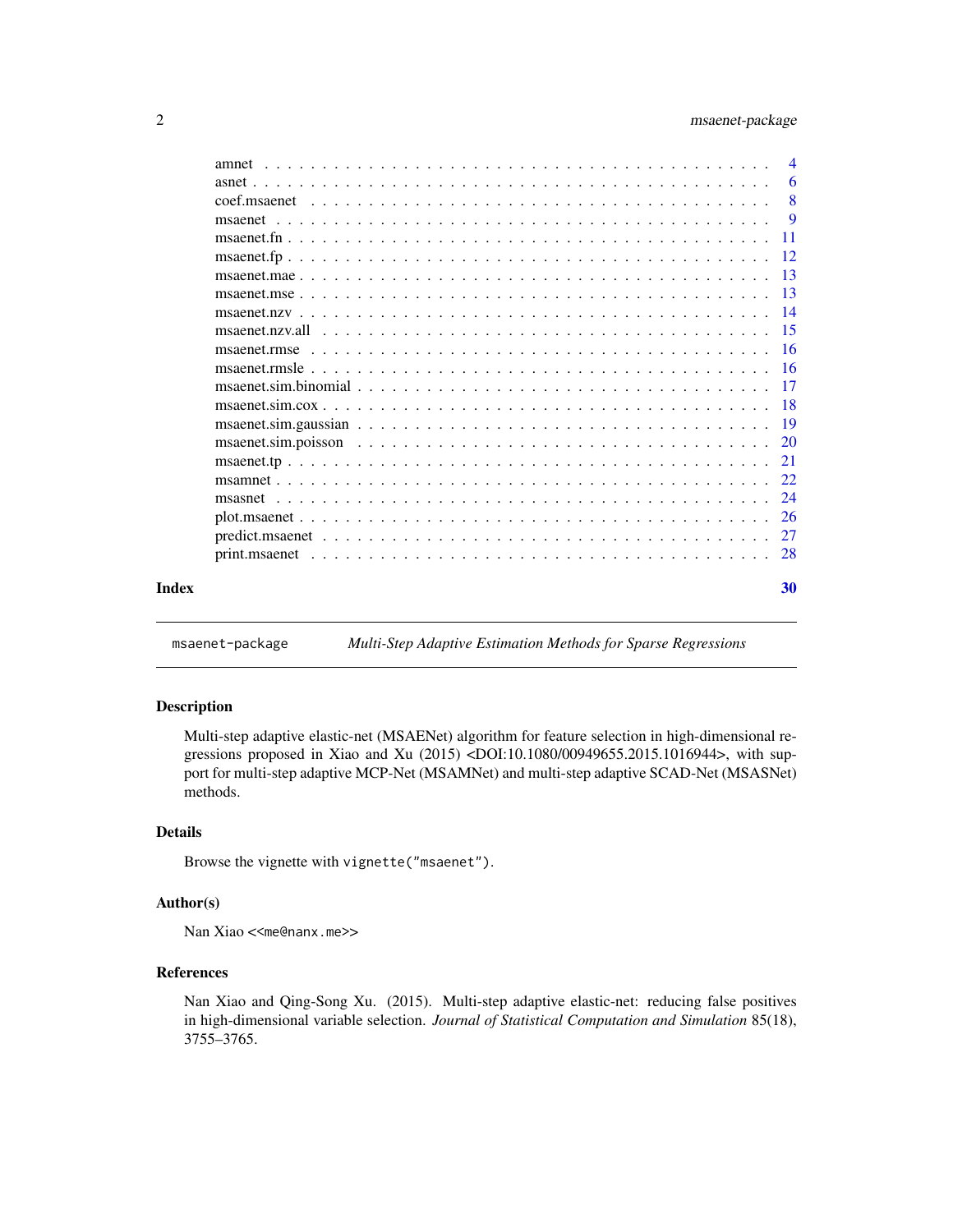<span id="page-2-1"></span><span id="page-2-0"></span>

Adaptive Elastic-Net

# Usage

```
aenet(x, y, family = c("gaussian", "binomial", "poisson", "cox"),
  init = c("enet", "ridge"), alphas = seq(0.05, 0.95, 0.05),
  tune = c("cv", "ebic", "bic", "aic"), nfolds = 5L,
  rule = c("lambda.mind, "lambda.1se"), ebic.gamma = 1, scale = 1,lower.limits = -Inf, upper.limits = Inf,
 penalty.factor.init = rep(1, ncol(x)), seed = 1001,
 parallel = FALSE, verbose = FALSE)
```
# Arguments

| x                   | Data matrix.                                                                                                                                                                                                                                                                                                                                                   |
|---------------------|----------------------------------------------------------------------------------------------------------------------------------------------------------------------------------------------------------------------------------------------------------------------------------------------------------------------------------------------------------------|
| y                   | Response vector if family is "gaussian", "binomial", or "poisson". If<br>family is "cox", a response matrix created by Surv.                                                                                                                                                                                                                                   |
| family              | Model family, can be "gaussian", "binomial", "poisson", or "cox".                                                                                                                                                                                                                                                                                              |
| init                | Type of the penalty used in the initial estimation step. Can be "enet" or "ridge".                                                                                                                                                                                                                                                                             |
| alphas              | Vector of candidate alphas to use in cv.glmnet.                                                                                                                                                                                                                                                                                                                |
| tune                | Parameter tuning method for each estimation step. Possible options are "cv",<br>"ebic", "bic", and "aic". Default is "cv".                                                                                                                                                                                                                                     |
| nfolds              | Fold numbers of cross-validation when tune = $"cv"$ .                                                                                                                                                                                                                                                                                                          |
| rule                | Lambda selection criterion when tune = "cv", can be "lambda.min" or "lambda.1se".<br>See cv.glmnet for details.                                                                                                                                                                                                                                                |
| ebic.gamma          | Parameter for Extended BIC penalizing size of the model space when tune = "ebic",<br>default is 1. For details, see Chen and Chen (2008).                                                                                                                                                                                                                      |
| scale               | Scaling factor for adaptive weights: weights = coefficients^(-scale).                                                                                                                                                                                                                                                                                          |
| lower.limits        | Lower limits for coefficients. Default is -Inf. For details, see glmnet.                                                                                                                                                                                                                                                                                       |
| upper.limits        | Upper limits for coefficients. Default is Inf. For details, see glmnet.                                                                                                                                                                                                                                                                                        |
| penalty.factor.init |                                                                                                                                                                                                                                                                                                                                                                |
|                     | The multiplicative factor for the penalty applied to each coefficient in the ini-<br>tial estimation step. This is useful for incorporating prior information about<br>variable weights, for example, emphasizing specific clinical variables. To make<br>certain variables more likely to be selected, assign a smaller value. Default is<br>rep(1, ncol(x)). |
| seed                | Random seed for cross-validation fold division.                                                                                                                                                                                                                                                                                                                |
|                     |                                                                                                                                                                                                                                                                                                                                                                |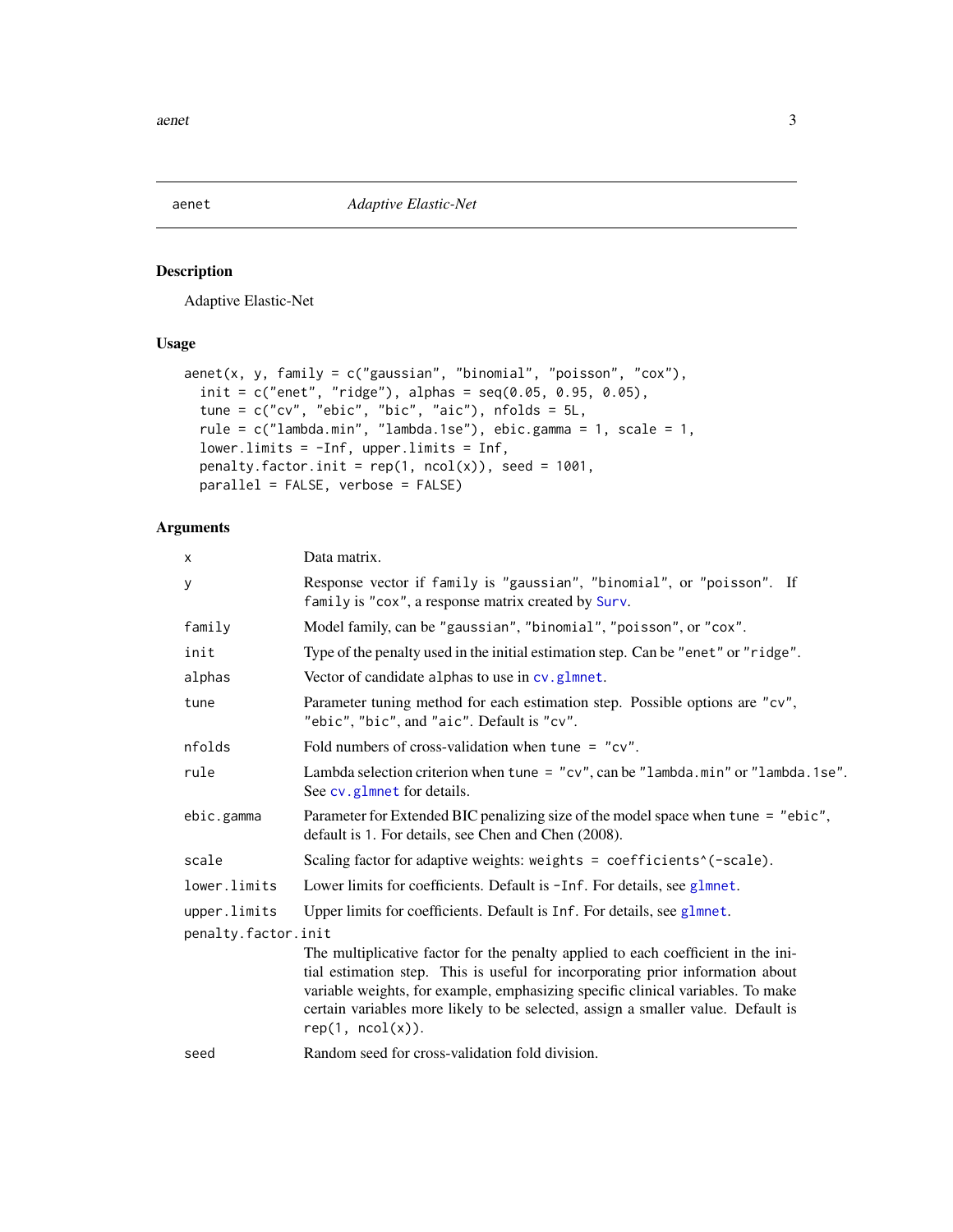<span id="page-3-0"></span>4 amnet

| parallel | Logical. Enable parallel parameter tuning or not, default is FALSE. To enable<br>parallel tuning, load the doParallel package and run registerDoParallel()<br>with the number of CPU cores before calling this function. |
|----------|--------------------------------------------------------------------------------------------------------------------------------------------------------------------------------------------------------------------------|
| verbose  | Should we print out the estimation progress?                                                                                                                                                                             |

#### Value

List of model coefficients, glmnet model object, and the optimal parameter set.

#### Author(s)

Nan Xiao <<https://nanx.me>>

# References

Zou, Hui, and Hao Helen Zhang. (2009). On the adaptive elastic-net with a diverging number of parameters. *The Annals of Statistics* 37(4), 1733–1751.

# Examples

```
dat <- msaenet.sim.gaussian(
 n = 150, p = 500, rho = 0.6,
 coef = rep(1, 5), snr = 2, p.train = 0.7,seed = 1001
\lambdaaenet.fit <- aenet(
  dat$x.tr, dat$y.tr,
  alphas = seq(0.2, 0.8, 0.2), seed = 1002
)
print(aenet.fit)
msaenet.nzv(aenet.fit)
msaenet.fp(aenet.fit, 1:5)
msaenet.tp(aenet.fit, 1:5)
aenet.pred <- predict(aenet.fit, dat$x.te)
msaenet.rmse(dat$y.te, aenet.pred)
plot(aenet.fit)
```
amnet *Adaptive MCP-Net*

# Description

Adaptive MCP-Net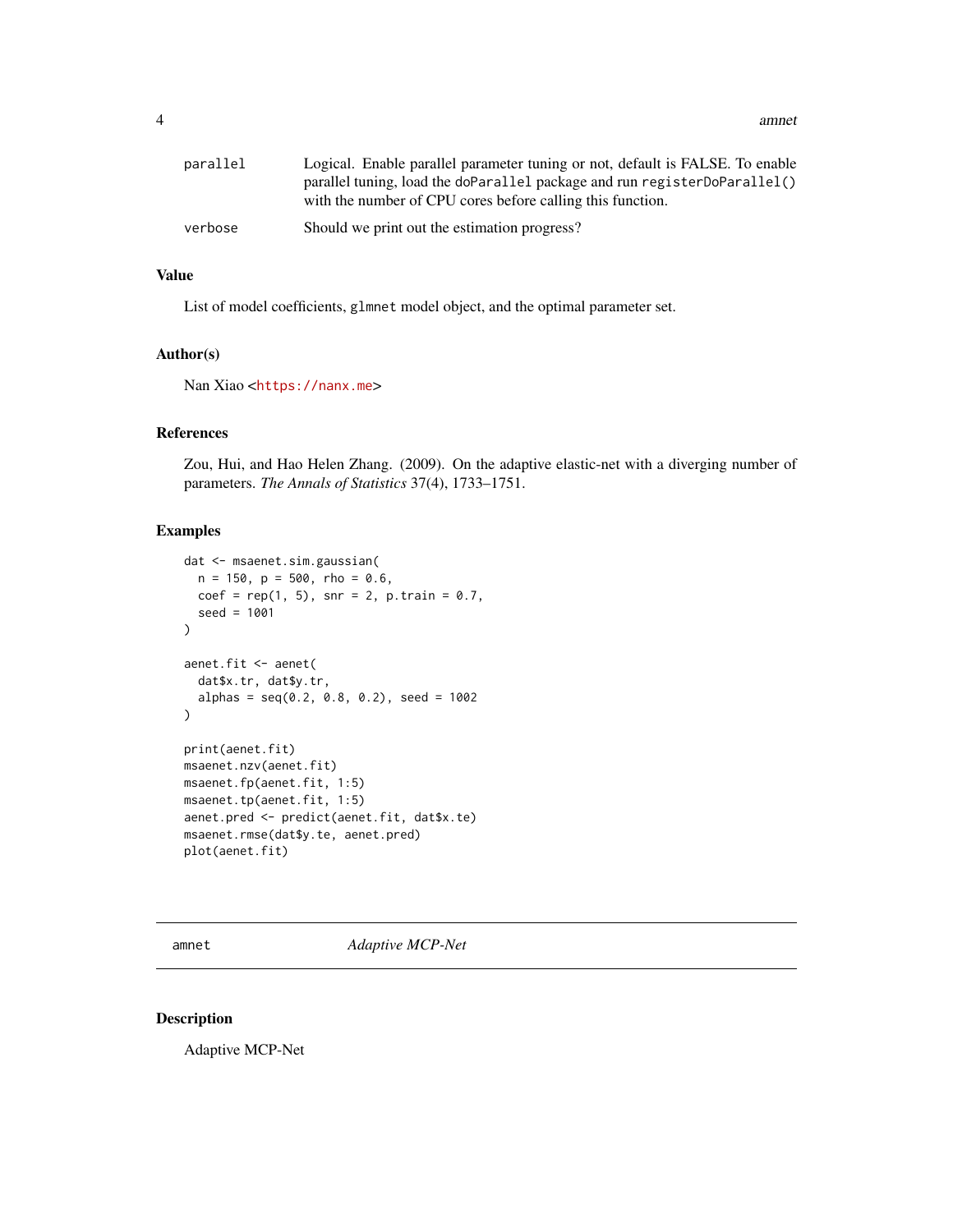#### <span id="page-4-0"></span>amnet 5

## Usage

```
amnet(x, y, family = c("gaussian", "binomial", "poisson", "cox"),init = c("mnet", "ridge"), gamma = 3, alpha = seq(0.05, 0.95, ...)0.05), tune = c("cv", "ebic", "bic", "aic"), nfolds = 5L,ebic.gamma = 1, scale = 1, eps = 1e-04, max.iter = 10000L,
 penalty.factor.init = rep(1, ncol(x)), seed = 1001,
 parallel = FALSE, verbose = FALSE)
```
# Arguments

| X                               | Data matrix.                                                                                                                                                                                                                                                                                                                                                   |
|---------------------------------|----------------------------------------------------------------------------------------------------------------------------------------------------------------------------------------------------------------------------------------------------------------------------------------------------------------------------------------------------------------|
| y                               | Response vector if family is "gaussian", "binomial", or "poisson". If<br>family is "cox", a response matrix created by Surv.                                                                                                                                                                                                                                   |
| family                          | Model family, can be "gaussian", "binomial", "poisson", or "cox".                                                                                                                                                                                                                                                                                              |
| init                            | Type of the penalty used in the initial estimation step. Can be "mnet" or "ridge".                                                                                                                                                                                                                                                                             |
| gammas                          | Vector of candidate gammas (the concavity parameter) to use in MCP-Net. De-<br>fault is 3.                                                                                                                                                                                                                                                                     |
| alphas                          | Vector of candidate alphas to use in MCP-Net.                                                                                                                                                                                                                                                                                                                  |
| tune                            | Parameter tuning method for each estimation step. Possible options are "cv",<br>"ebic", "bic", and "aic". Default is "cv".                                                                                                                                                                                                                                     |
| nfolds                          | Fold numbers of cross-validation when tune = $"cv"$ .                                                                                                                                                                                                                                                                                                          |
| ebic.gamma                      | Parameter for Extended BIC penalizing size of the model space when tune = "ebic",<br>default is 1. For details, see Chen and Chen (2008).                                                                                                                                                                                                                      |
| scale                           | Scaling factor for adaptive weights: weights = coefficients <sup>^</sup> (-scale).                                                                                                                                                                                                                                                                             |
| eps                             | Convergence threshhold to use in MCP-net.                                                                                                                                                                                                                                                                                                                      |
| max.iter<br>penalty.factor.init | Maximum number of iterations to use in MCP-net.                                                                                                                                                                                                                                                                                                                |
|                                 | The multiplicative factor for the penalty applied to each coefficient in the ini-<br>tial estimation step. This is useful for incorporating prior information about<br>variable weights, for example, emphasizing specific clinical variables. To make<br>certain variables more likely to be selected, assign a smaller value. Default is<br>rep(1, ncol(x)). |
| seed                            | Random seed for cross-validation fold division.                                                                                                                                                                                                                                                                                                                |
| parallel                        | Logical. Enable parallel parameter tuning or not, default is FALSE. To enable<br>parallel tuning, load the doParallel package and run registerDoParallel()<br>with the number of CPU cores before calling this function.                                                                                                                                       |
| verbose                         | Should we print out the estimation progress?                                                                                                                                                                                                                                                                                                                   |
|                                 |                                                                                                                                                                                                                                                                                                                                                                |

# Value

List of model coefficients, ncvreg model object, and the optimal parameter set.

# Author(s)

Nan Xiao <<https://nanx.me>>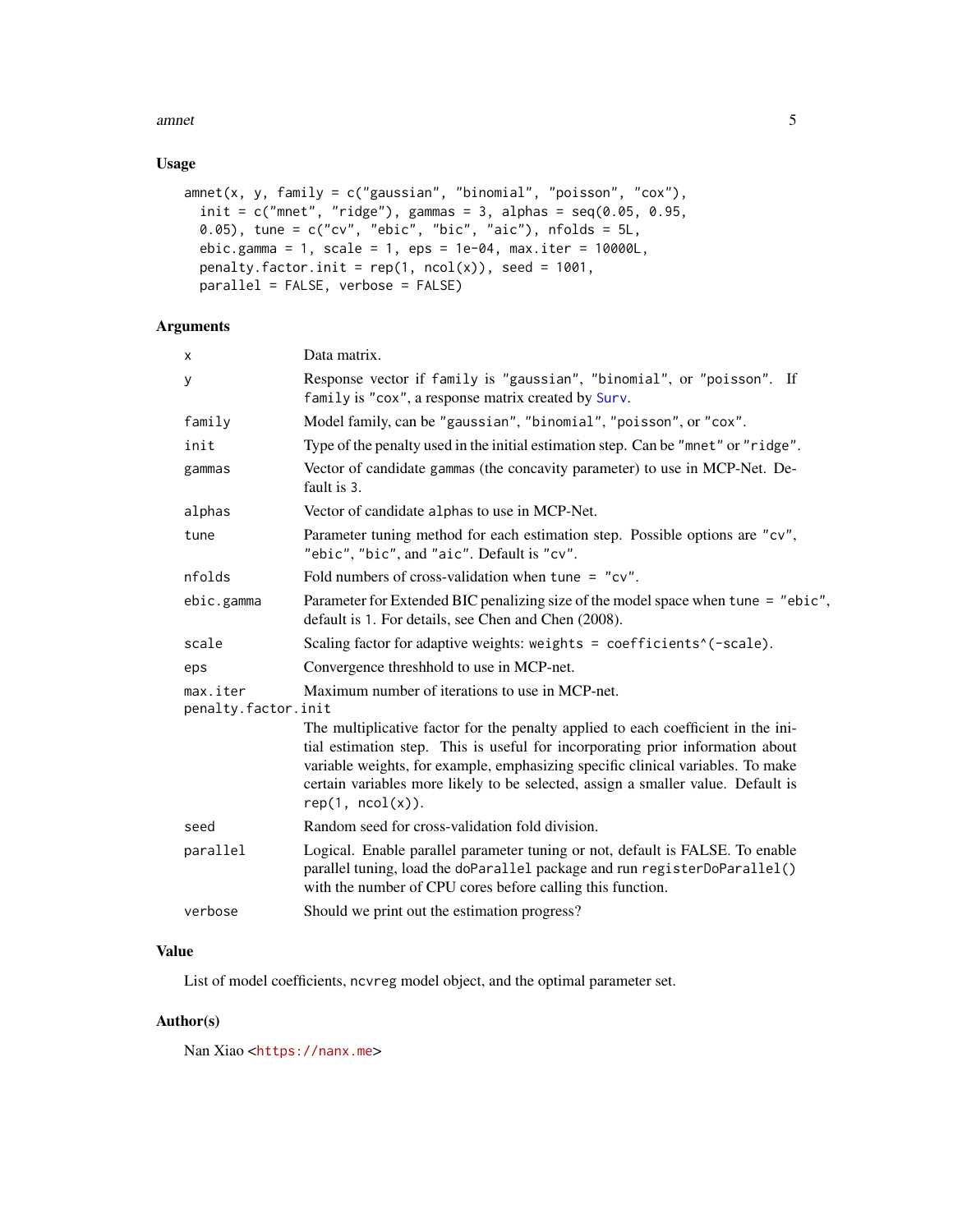#### Examples

```
dat <- msaenet.sim.gaussian(
n = 150, p = 500, rho = 0.6,
 coef = rep(1, 5), snr = 2, p.train = 0.7,seed = 1001
\lambdaamnet.fit <- amnet(
  dat$x.tr, dat$y.tr,
  alpha = seq(0.2, 0.8, 0.2), seed = 1002)
print(amnet.fit)
msaenet.nzv(amnet.fit)
msaenet.fp(amnet.fit, 1:5)
msaenet.tp(amnet.fit, 1:5)
amnet.pred <- predict(amnet.fit, dat$x.te)
msaenet.rmse(dat$y.te, amnet.pred)
plot(amnet.fit)
```
asnet *Adaptive SCAD-Net*

#### Description

Adaptive SCAD-Net

#### Usage

```
asnet(x, y, family = c("gaussian", "binomial", "poisson", "cox"),
  init = c("snet", "ridge"), gamma = 3.7, alpha = seq(0.05, 0.95,0.05), tune = c("cv", "ebic", "bic", "aic"), nfolds = 5L,
  ebic.gamma = 1, scale = 1, eps = 1e-04, max.iter = 10000L,
 penalty.factor.init = rep(1, ncol(x)), seed = 1001,
 parallel = FALSE, verbose = FALSE)
```
#### Arguments

| $\mathsf{x}$ | Data matrix.                                                                                                                 |
|--------------|------------------------------------------------------------------------------------------------------------------------------|
| y            | Response vector if family is "gaussian", "binomial", or "poisson". If<br>family is "cox", a response matrix created by Surv. |
| family       | Model family, can be "gaussian", "binomial", "poisson", or "cox".                                                            |
| init         | Type of the penalty used in the initial estimation step. Can be "snet" or "ridge".                                           |
| gammas       | Vector of candidate gammas (the concavity parameter) to use in SCAD-Net. De-<br>fault is 3.7.                                |
| alphas       | Vector of candidate alphas to use in SCAD-Net.                                                                               |

<span id="page-5-0"></span>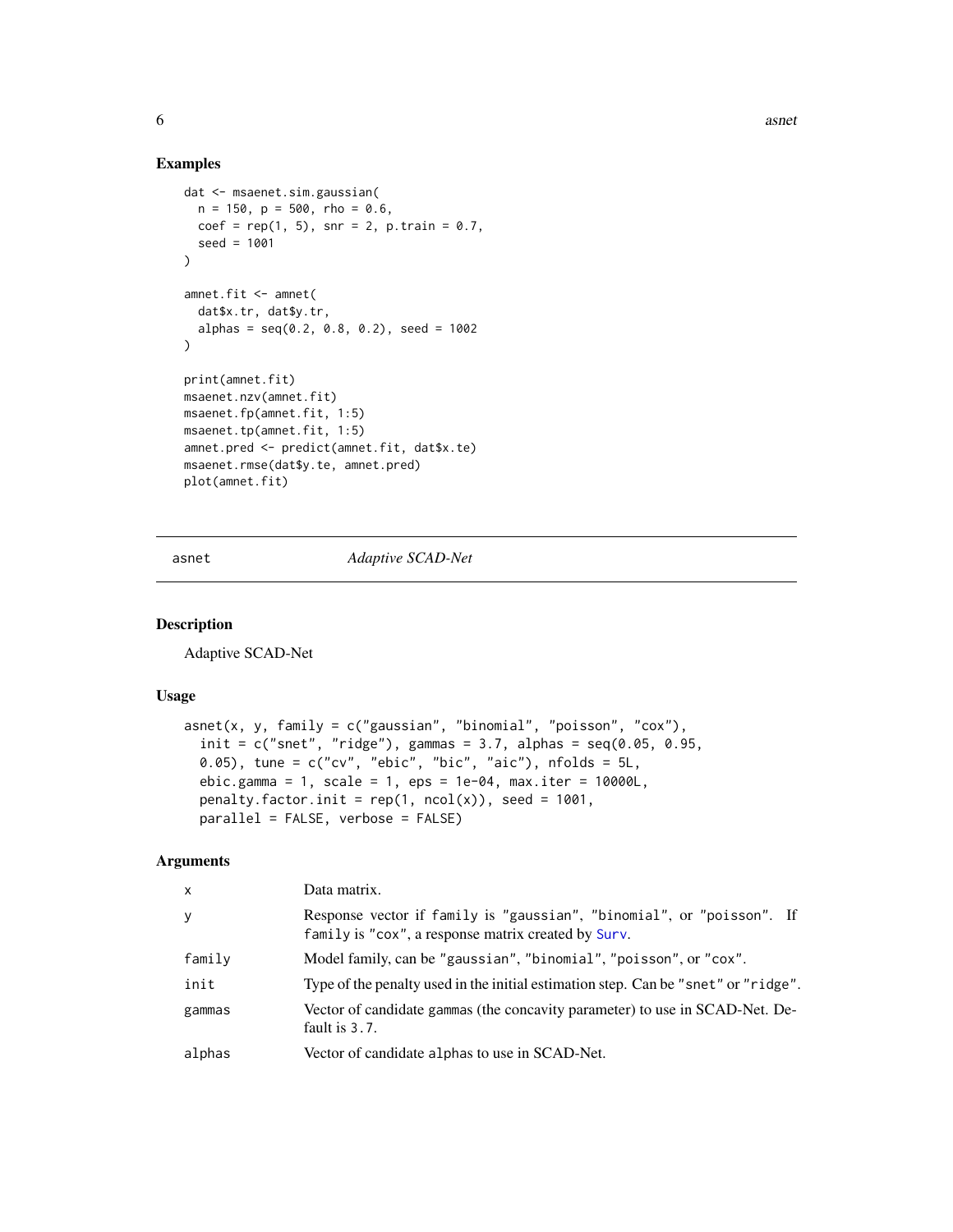asnet 7

| tune                                                                                | Parameter tuning method for each estimation step. Possible options are "cv",<br>"ebic", "bic", and "aic". Default is "cv".                                                                                                                                                                                                                                     |  |  |  |  |
|-------------------------------------------------------------------------------------|----------------------------------------------------------------------------------------------------------------------------------------------------------------------------------------------------------------------------------------------------------------------------------------------------------------------------------------------------------------|--|--|--|--|
| nfolds                                                                              | Fold numbers of cross-validation when tune $=$ "cv".                                                                                                                                                                                                                                                                                                           |  |  |  |  |
| ebic.gamma                                                                          | Parameter for Extended BIC penalizing size of the model space when tune = "ebic",<br>default is 1. For details, see Chen and Chen (2008).                                                                                                                                                                                                                      |  |  |  |  |
| scale                                                                               | Scaling factor for adaptive weights: weights = coefficients^(-scale).                                                                                                                                                                                                                                                                                          |  |  |  |  |
| eps                                                                                 | Convergence threshhold to use in SCAD-net.                                                                                                                                                                                                                                                                                                                     |  |  |  |  |
| Maximum number of iterations to use in SCAD-net.<br>max.iter<br>penalty.factor.init |                                                                                                                                                                                                                                                                                                                                                                |  |  |  |  |
|                                                                                     | The multiplicative factor for the penalty applied to each coefficient in the ini-<br>tial estimation step. This is useful for incorporating prior information about<br>variable weights, for example, emphasizing specific clinical variables. To make<br>certain variables more likely to be selected, assign a smaller value. Default is<br>rep(1, ncol(x)). |  |  |  |  |
| seed                                                                                | Random seed for cross-validation fold division.                                                                                                                                                                                                                                                                                                                |  |  |  |  |
| parallel                                                                            | Logical. Enable parallel parameter tuning or not, default is FALSE. To enable<br>parallel tuning, load the doParallel package and run registerDoParallel()<br>with the number of CPU cores before calling this function.                                                                                                                                       |  |  |  |  |
| verbose                                                                             | Should we print out the estimation progress?                                                                                                                                                                                                                                                                                                                   |  |  |  |  |
|                                                                                     |                                                                                                                                                                                                                                                                                                                                                                |  |  |  |  |

#### Value

List of model coefficients, ncvreg model object, and the optimal parameter set.

# Author(s)

Nan Xiao <<https://nanx.me>>

```
dat <- msaenet.sim.gaussian(
 n = 150, p = 500, rho = 0.6,
  coef = rep(1, 5), snr = 2, p.train = 0.7,seed = 1001
)
asnet.fit <- asnet(
  dat$x.tr, dat$y.tr,
  alphas = seq(0.2, 0.8, 0.2), seed = 1002\mathcal{L}print(asnet.fit)
msaenet.nzv(asnet.fit)
msaenet.fp(asnet.fit, 1:5)
msaenet.tp(asnet.fit, 1:5)
asnet.pred <- predict(asnet.fit, dat$x.te)
msaenet.rmse(dat$y.te, asnet.pred)
plot(asnet.fit)
```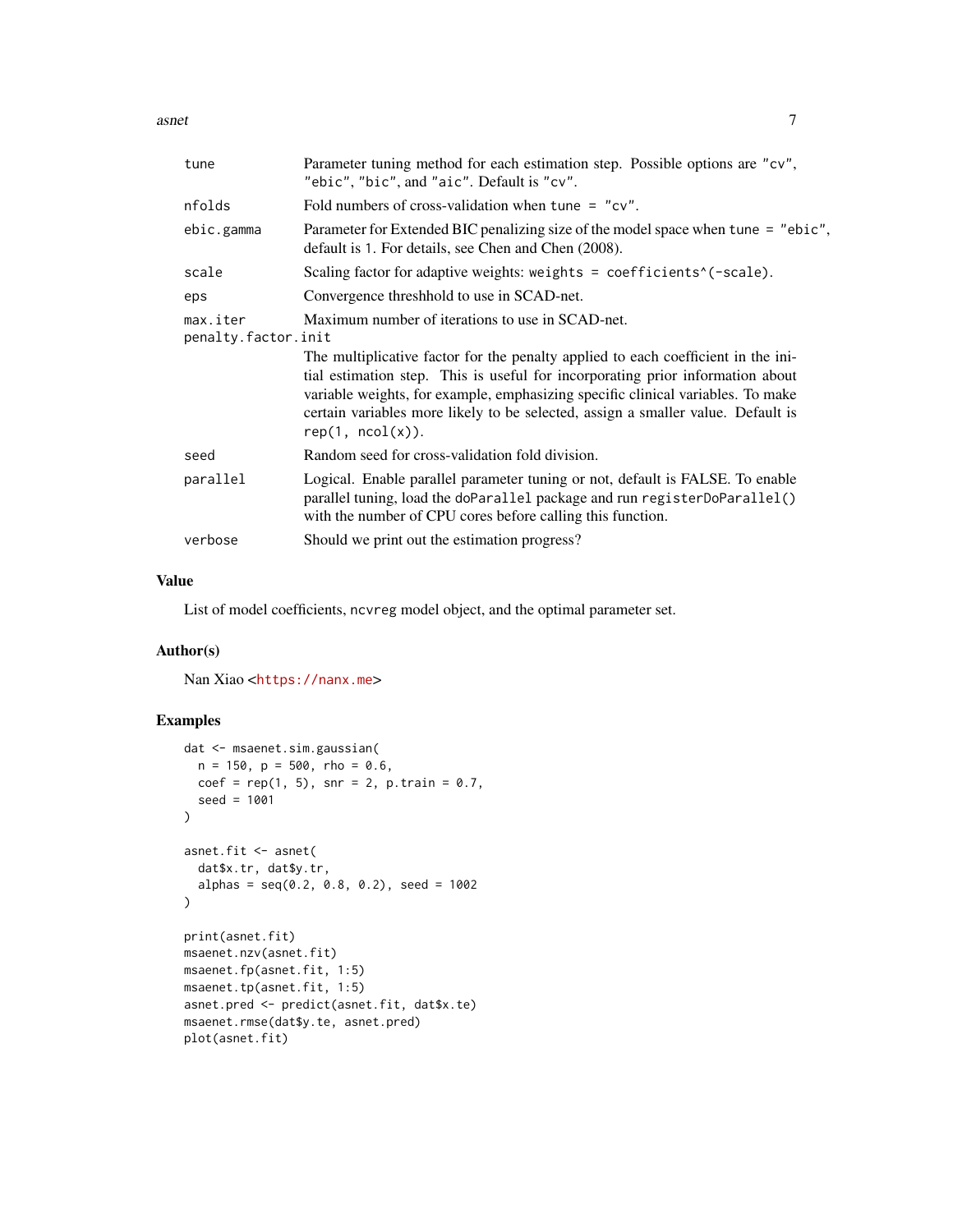<span id="page-7-0"></span>

Extract model coefficients from the final model in msaenet model objects.

#### Usage

```
## S3 method for class 'msaenet'
coef(object, ...)
```
# Arguments

| object                  | An object of class msaenet produced by aenet, amnet, asnet, msaenet, msamnet,<br>or msasnet. |
|-------------------------|----------------------------------------------------------------------------------------------|
| $\cdot$ $\cdot$ $\cdot$ | Additional parameters for coef (not used).                                                   |

# Value

A numerical vector of model coefficients.

#### Author(s)

Nan Xiao <<https://nanx.me>>

```
dat <- msaenet.sim.gaussian(
  n = 150, p = 500, rho = 0.6,
  coef = rep(1, 5), snr = 2, p.train = 0.7,seed = 1001
\mathcal{L}msaenet.fit <- msaenet(
  dat$x.tr, dat$y.tr,
  alpha = seq(0.2, 0.8, 0.2),
  nsteps = 3L, seed = 1003\mathcal{L}coef(msaenet.fit)
```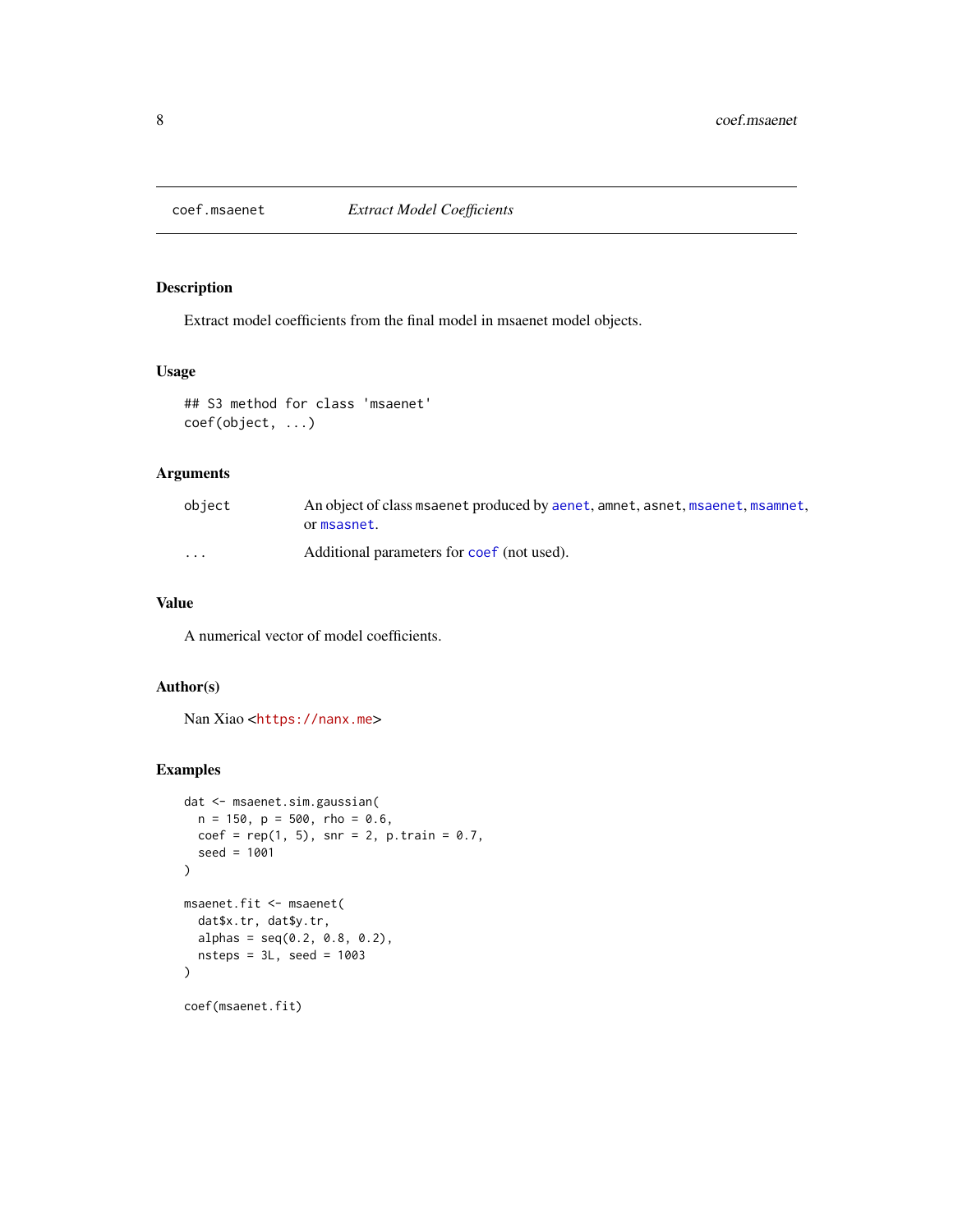<span id="page-8-1"></span><span id="page-8-0"></span>

Multi-Step Adaptive Elastic-Net

# Usage

```
msaenet(x, y, family = c("gaussian", "binomial", "poisson", "cox"),
  init = c("enet", "ridge"), alpha = seq(0.05, 0.95, 0.05),tune = c("cv", "ebic", "bic", "aic"), nfolds = 5L,
  rule = c("lambda.min", "lambda.1se"), ebic.gamma = 1, nsteps = 2L,
  tune.nsteps = c("max", "ebic", "bic", "aic"), ebic.gamma.nsteps = 1,
  scale = 1, lower.limits = -Inf, upper.limits = Inf,
 penalty.factor.init = rep(1, ncol(x)), seed = 1001,
 parallel = FALSE, verbose = FALSE)
```
# Arguments

| X                 | Data matrix.                                                                                                                                                                                                                                          |
|-------------------|-------------------------------------------------------------------------------------------------------------------------------------------------------------------------------------------------------------------------------------------------------|
| У                 | Response vector if family is "gaussian", "binomial", or "poisson". If<br>family is "cox", a response matrix created by Surv.                                                                                                                          |
| family            | Model family, can be "gaussian", "binomial", "poisson", or "cox".                                                                                                                                                                                     |
| init              | Type of the penalty used in the initial estimation step. Can be "enet" or "ridge".<br>See glmnet for details.                                                                                                                                         |
| alphas            | Vector of candidate alphas to use in cv.glmnet.                                                                                                                                                                                                       |
| tune              | Parameter tuning method for each estimation step. Possible options are "cv",<br>"ebic", "bic", and "aic". Default is "cv".                                                                                                                            |
| nfolds            | Fold numbers of cross-validation when tune = $"cv"$ .                                                                                                                                                                                                 |
| rule              | Lambda selection criterion when tune = $"cv",$ can be $"lambda a.m$ in" or $"lambda a.s$ .<br>See cv.glmnet for details.                                                                                                                              |
| ebic.gamma        | Parameter for Extended BIC penalizing size of the model space when tune = "ebic",<br>default is 1. For details, see Chen and Chen (2008).                                                                                                             |
| nsteps            | Maximum number of adaptive estimation steps. At least 2, assuming adaptive<br>elastic-net has only one adaptive estimation step.                                                                                                                      |
| tune.nsteps       | Optimal step number selection method (aggregate the optimal model from the<br>each step and compare). Options include "max" (select the final-step model<br>directly), or compare these models using "ebic", "bic", or "aic". Default is<br>$"max"$ . |
| ebic.gamma.nsteps |                                                                                                                                                                                                                                                       |
|                   | Parameter for Extended BIC penalizing size of the model space when tune . nsteps = "ebic",<br>default is 1.                                                                                                                                           |
| scale             | Scaling factor for adaptive weights: weights = coefficients^(-scale).                                                                                                                                                                                 |
|                   |                                                                                                                                                                                                                                                       |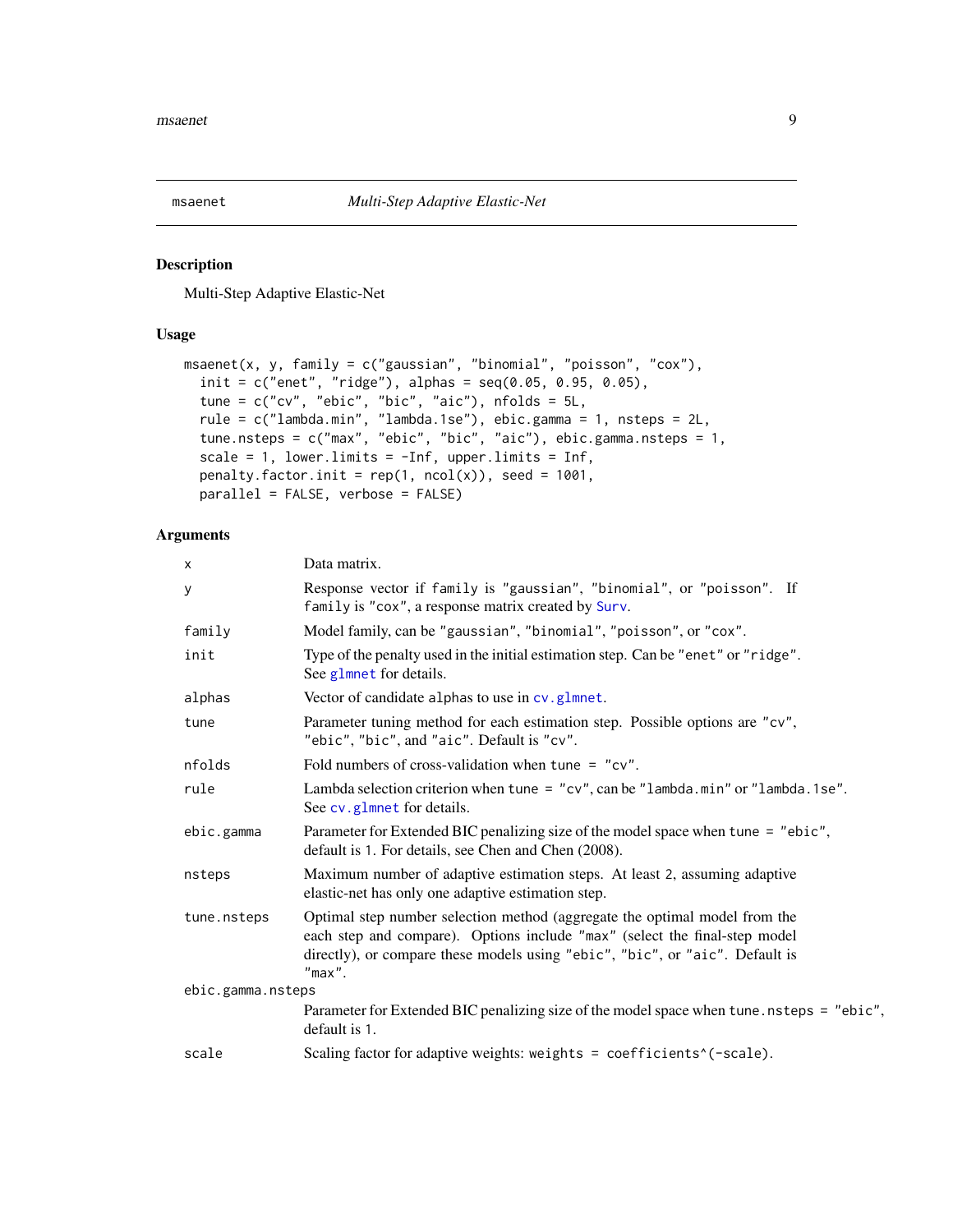<span id="page-9-0"></span>

| lower.limits        | Lower limits for coefficients. Default is -Inf. For details, see glmnet.                                                                                                                                                                                                                                                                                       |
|---------------------|----------------------------------------------------------------------------------------------------------------------------------------------------------------------------------------------------------------------------------------------------------------------------------------------------------------------------------------------------------------|
| upper.limits        | Upper limits for coefficients. Default is Inf. For details, see glmnet.                                                                                                                                                                                                                                                                                        |
| penalty.factor.init |                                                                                                                                                                                                                                                                                                                                                                |
|                     | The multiplicative factor for the penalty applied to each coefficient in the ini-<br>tial estimation step. This is useful for incorporating prior information about<br>variable weights, for example, emphasizing specific clinical variables. To make<br>certain variables more likely to be selected, assign a smaller value. Default is<br>rep(1, ncol(x)). |
| seed                | Random seed for cross-validation fold division.                                                                                                                                                                                                                                                                                                                |
| parallel            | Logical. Enable parallel parameter tuning or not, default is FALSE. To enable<br>parallel tuning, load the doParallel package and run registerDoParallel()<br>with the number of CPU cores before calling this function.                                                                                                                                       |
| verbose             | Should we print out the estimation progress?                                                                                                                                                                                                                                                                                                                   |
|                     |                                                                                                                                                                                                                                                                                                                                                                |

#### Value

List of model coefficients, glmnet model object, and the optimal parameter set.

#### Author(s)

Nan Xiao <<https://nanx.me>>

#### References

Nan Xiao and Qing-Song Xu. (2015). Multi-step adaptive elastic-net: reducing false positives in high-dimensional variable selection. *Journal of Statistical Computation and Simulation* 85(18), 3755–3765.

```
dat <- msaenet.sim.gaussian(
  n = 150, p = 500, rho = 0.6,
  coef = rep(1, 5), snr = 2, p.train = 0.7,seed = 1001
)
msaenet.fit <- msaenet(
  dat$x.tr, dat$y.tr,
  alphas = seq(0.2, 0.8, 0.2),
  nsteps = 3L, seed = 1003\lambdaprint(msaenet.fit)
msaenet.nzv(msaenet.fit)
msaenet.fp(msaenet.fit, 1:5)
msaenet.tp(msaenet.fit, 1:5)
msaenet.pred <- predict(msaenet.fit, dat$x.te)
msaenet.rmse(dat$y.te, msaenet.pred)
plot(msaenet.fit)
```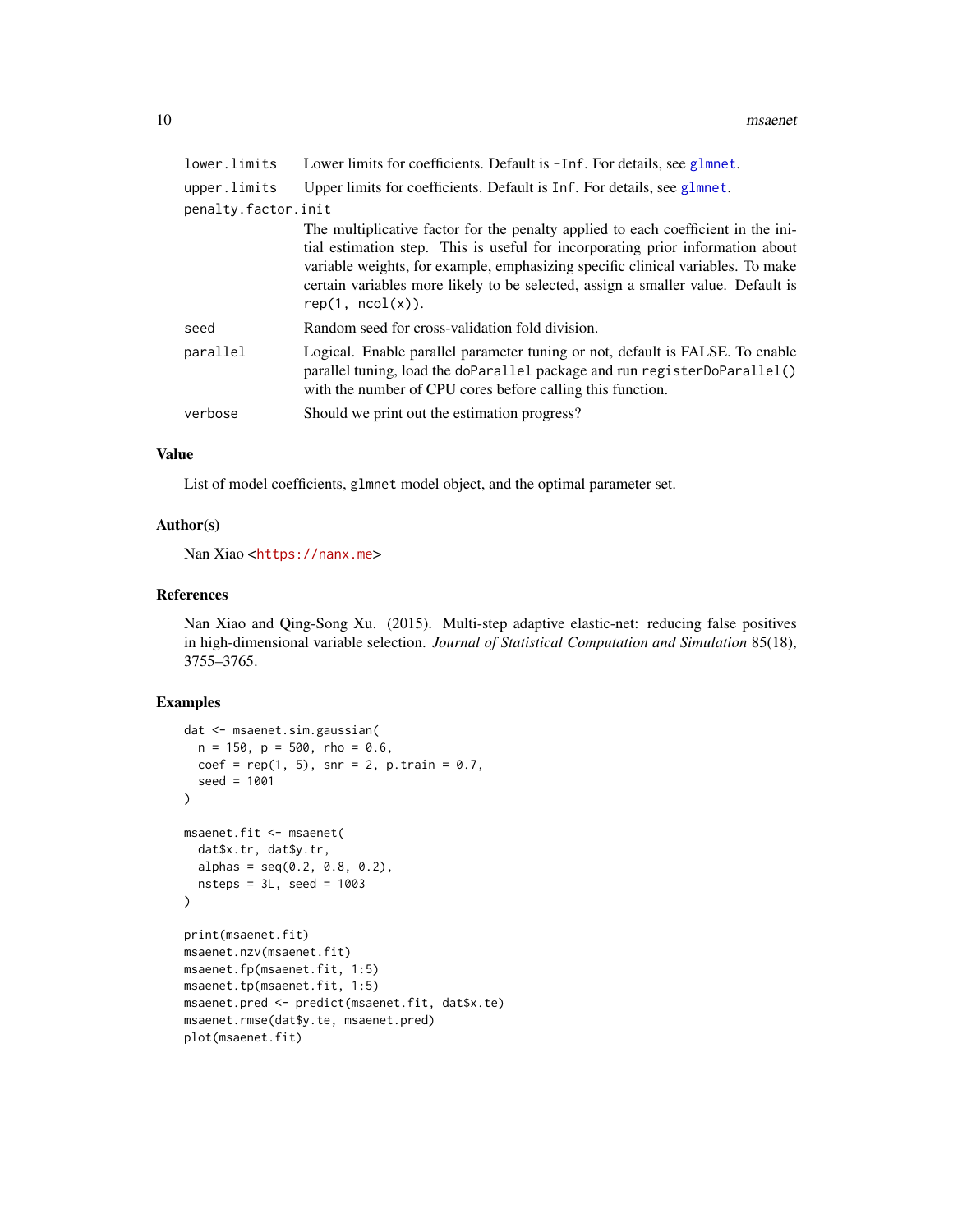<span id="page-10-0"></span>

Get the number of false negative selections from msaenet model objects, given the indices of true variables (if known).

#### Usage

msaenet.fn(object, true.idx)

#### Arguments

| object   | An object of class msaenet produced by aenet, amnet, asnet, msaenet, msamnet,<br>or msasnet. |
|----------|----------------------------------------------------------------------------------------------|
| true.idx | Vector. Indices of true variables.                                                           |

# Value

Number of false negative variables in the model.

#### Author(s)

Nan Xiao <<https://nanx.me>>

```
dat <- msaenet.sim.gaussian(
  n = 150, p = 500, rho = 0.6,
  coef = rep(1, 5), snr = 2, p.train = 0.7,seed = 1001
\mathcal{L}msaenet.fit <- msaenet(
  dat$x.tr, dat$y.tr,
  alphas = seq(0.2, 0.8, 0.2),
  nsteps = 3L, seed = 1003
\mathcal{L}msaenet.fn(msaenet.fit, 1:5)
```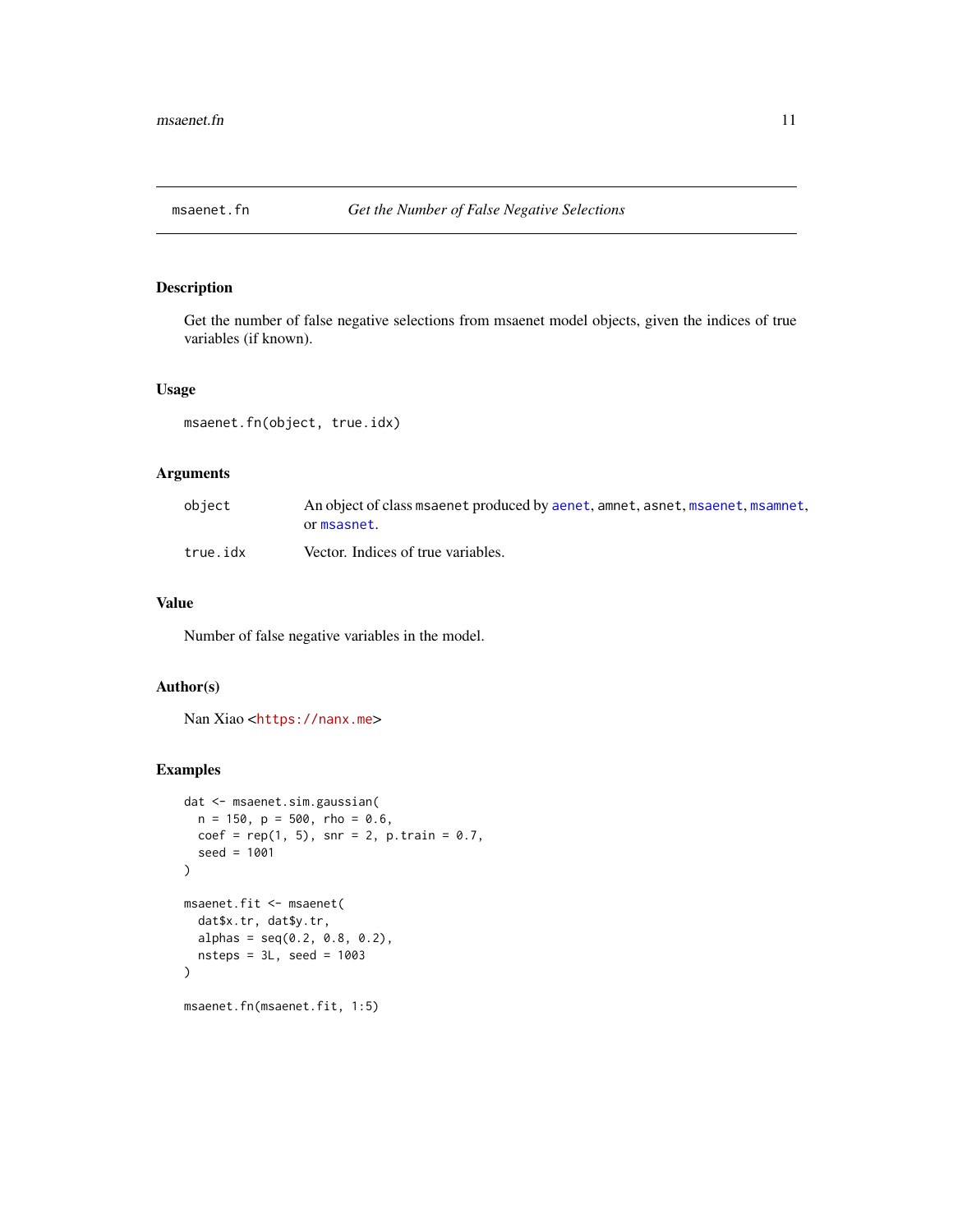<span id="page-11-0"></span>

Get the number of false positive selections from msaenet model objects, given the indices of true variables (if known).

#### Usage

msaenet.fp(object, true.idx)

#### Arguments

| object   | An object of class msaenet produced by aenet, amnet, asnet, msaenet, msamnet,<br>or msasnet. |
|----------|----------------------------------------------------------------------------------------------|
| true.idx | Vector. Indices of true variables.                                                           |

# Value

Number of false positive variables in the model.

#### Author(s)

Nan Xiao <<https://nanx.me>>

```
dat <- msaenet.sim.gaussian(
  n = 150, p = 500, rho = 0.6,
  coef = rep(1, 5), snr = 2, p.train = 0.7,seed = 1001
\mathcal{L}msaenet.fit <- msaenet(
  dat$x.tr, dat$y.tr,
  alphas = seq(0.2, 0.8, 0.2),
  nsteps = 3L, seed = 1003
\mathcal{L}msaenet.fp(msaenet.fit, 1:5)
```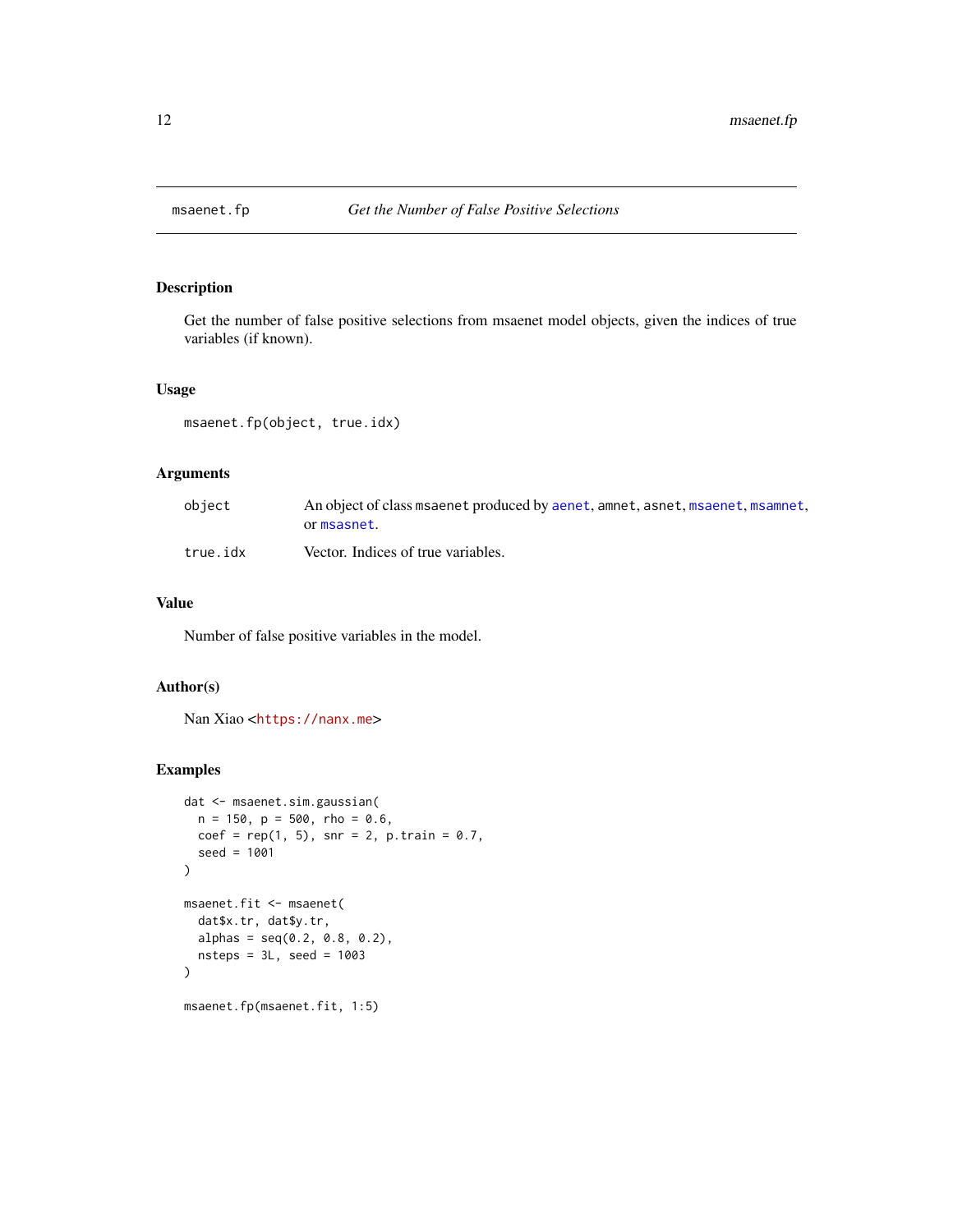<span id="page-12-0"></span>

Compute mean absolute error (MAE).

# Usage

msaenet.mae(yreal, ypred)

# Arguments

| yreal | Vector. True response.      |
|-------|-----------------------------|
| ypred | Vector. Predicted response. |

# Value

MAE

# Author(s)

Nan Xiao <<https://nanx.me>>

msaenet.mse *Mean Squared Error (MSE)*

# Description

Compute mean squared error (MSE).

# Usage

```
msaenet.mse(yreal, ypred)
```
# Arguments

| vreal | Vector. True response.      |
|-------|-----------------------------|
| ypred | Vector. Predicted response. |

# Value

**MSE** 

# Author(s)

Nan Xiao <<https://nanx.me>>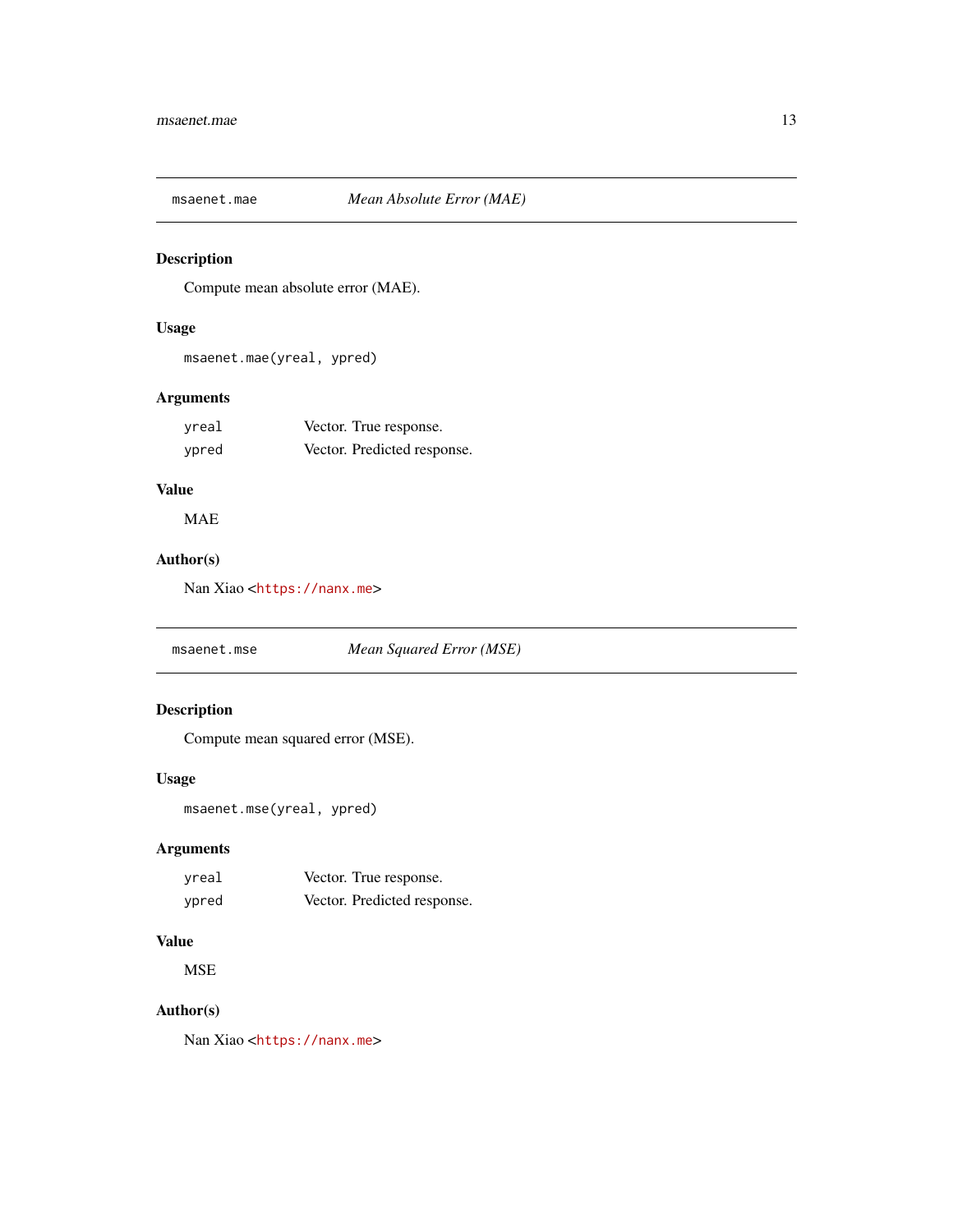<span id="page-13-0"></span>

Get the indices of non-zero variables from msaenet model objects.

#### Usage

```
msaenet.nzv(object)
```
# Arguments

object An object of class msaenet produced by [aenet](#page-2-1), amnet, asnet, [msaenet](#page-8-1), [msamnet](#page-21-1), or [msasnet](#page-23-1).

#### Value

Indices vector of non-zero variables in the model.

#### Author(s)

Nan Xiao <<https://nanx.me>>

```
dat <- msaenet.sim.gaussian(
  n = 150, p = 500, rho = 0.6,
  coef = rep(1, 5), snr = 2, p.train = 0.7,seed = 1001
)
msaenet.fit <- msaenet(
  dat$x.tr, dat$y.tr,
  alphas = seq(0.2, 0.8, 0.2),
  nsteps = 3L, seed = 1003
)
msaenet.nzv(msaenet.fit)
# coefficients of non-zero variables
coef(msaenet.fit)[msaenet.nzv(msaenet.fit)]
```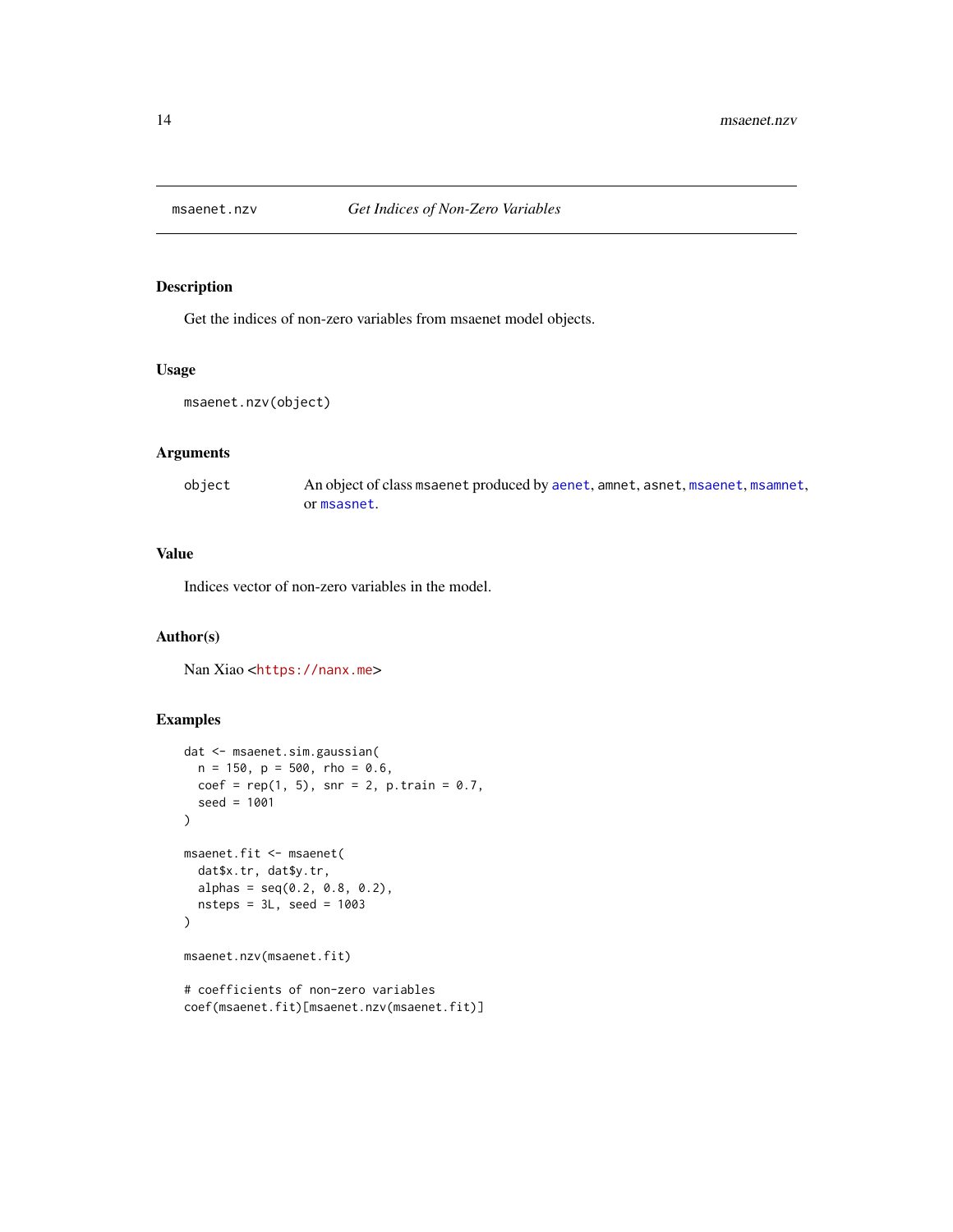<span id="page-14-0"></span>msaenet.nzv.all *Get Indices of Non-Zero Variables in All Steps*

#### Description

Get the indices of non-zero variables in all steps from msaenet model objects.

#### Usage

```
msaenet.nzv.all(object)
```
# Arguments

object An object of class msaenet produced by [aenet](#page-2-1), amnet, asnet, [msaenet](#page-8-1), [msamnet](#page-21-1), or [msasnet](#page-23-1).

#### Value

List containing indices vectors of non-zero variables in all steps.

#### Author(s)

Nan Xiao <<https://nanx.me>>

```
dat <- msaenet.sim.gaussian(
 n = 150, p = 500, rho = 0.6,
 coef = rep(1, 5), snr = 2, p.train = 0.7,seed = 1001
)
msaenet.fit <- msaenet(
  dat$x.tr, dat$y.tr,
  alphas = seq(0.2, 0.8, 0.2),
  nsteps = 3L, seed = 1003
)
msaenet.nzv.all(msaenet.fit)
```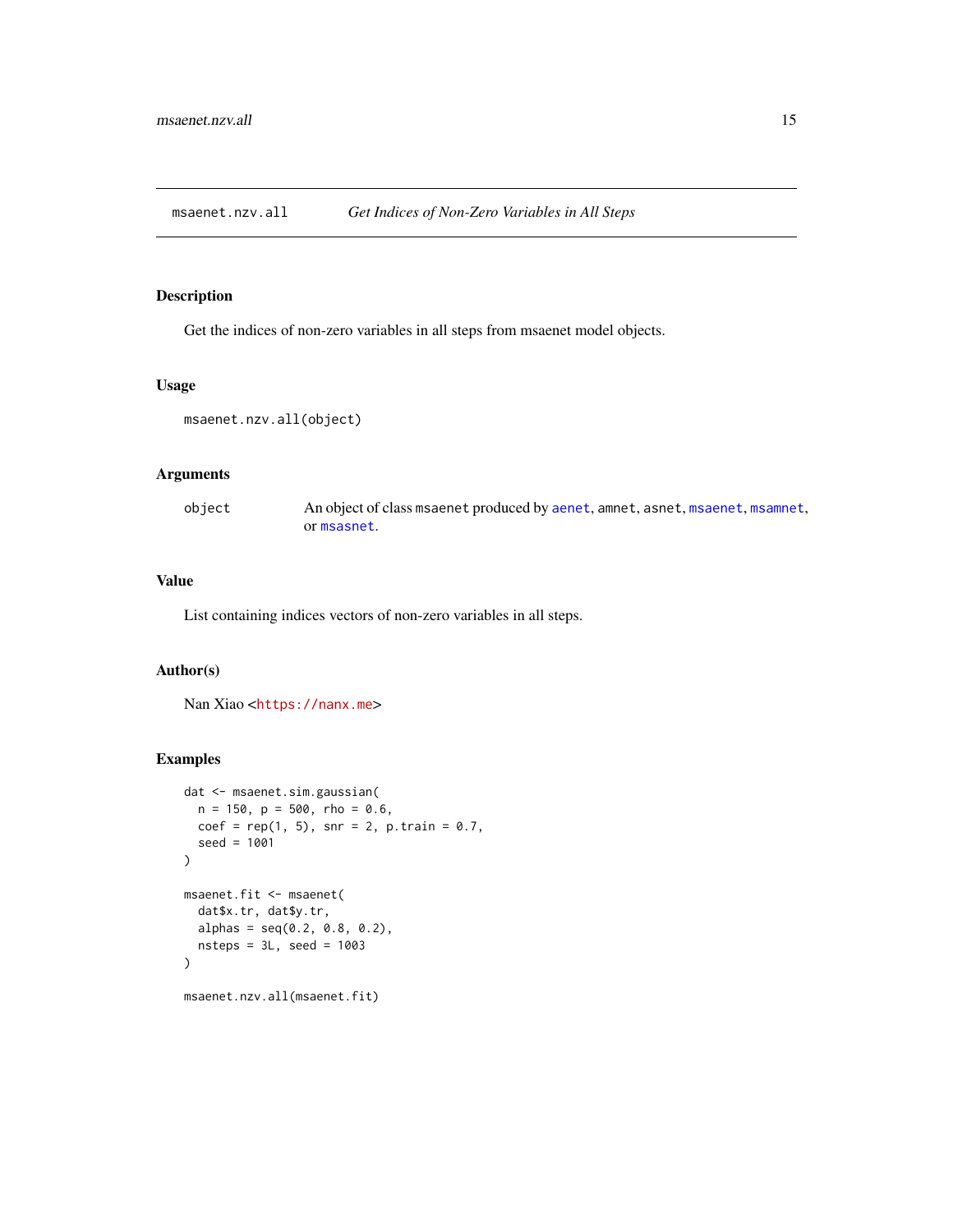<span id="page-15-0"></span>

Compute root mean squared error (RMSE).

# Usage

msaenet.rmse(yreal, ypred)

# Arguments

| yreal | Vector. True response.      |
|-------|-----------------------------|
| ypred | Vector. Predicted response. |

# Value

RMSE

# Author(s)

Nan Xiao <<https://nanx.me>>

msaenet.rmsle *Root Mean Squared Logarithmic Error (RMSLE)*

# Description

Compute root mean squared logarithmic error (RMSLE).

#### Usage

```
msaenet.rmsle(yreal, ypred)
```
# Arguments

| yreal | Vector. True response.      |
|-------|-----------------------------|
| ypred | Vector. Predicted response. |

#### Value

RMSLE

#### Author(s)

Nan Xiao <<https://nanx.me>>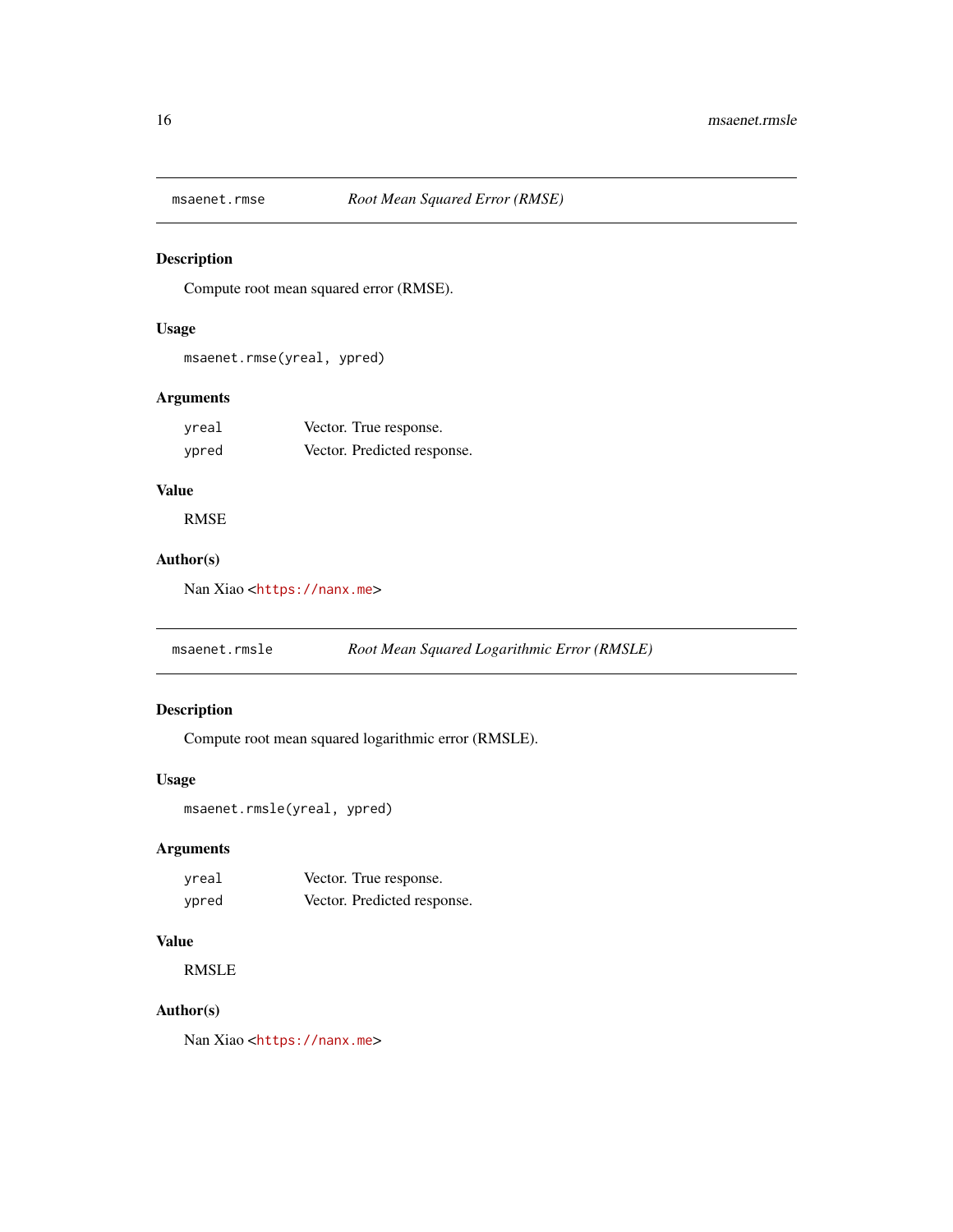<span id="page-16-0"></span>msaenet.sim.binomial *Generate Simulation Data for Benchmarking Sparse Regressions (Binomial Response)*

#### Description

Generate simulation data for benchmarking sparse logistic regression models.

# Usage

```
msaenet.sim.binomial(n = 300, p = 500, rho = 0.5, coef = rep(0.2,
  50), snr = 1, p.train = 0.7, seed = 1001)
```
# Arguments

| n       | Number of observations.                               |
|---------|-------------------------------------------------------|
| р       | Number of variables.                                  |
| rho     | Correlation base for generating correlated variables. |
| coef    | Vector of non-zero coefficients.                      |
| snr     | Signal-to-noise ratio (SNR).                          |
| p.train | Percentage of training set.                           |
| seed    | Random seed for reproducibility.                      |

#### Value

List of x.tr, x.te, y.tr, and y.te.

# Author(s)

Nan Xiao <<https://nanx.me>>

```
dat <- msaenet.sim.binomial(
  n = 300, p = 500, rho = 0.6,
  coef = rep(1, 10), snr = 3, p.train = 0.7,seed = 1001
)
dim(dat$x.tr)
dim(dat$x.te)
table(dat$y.tr)
table(dat$y.te)
```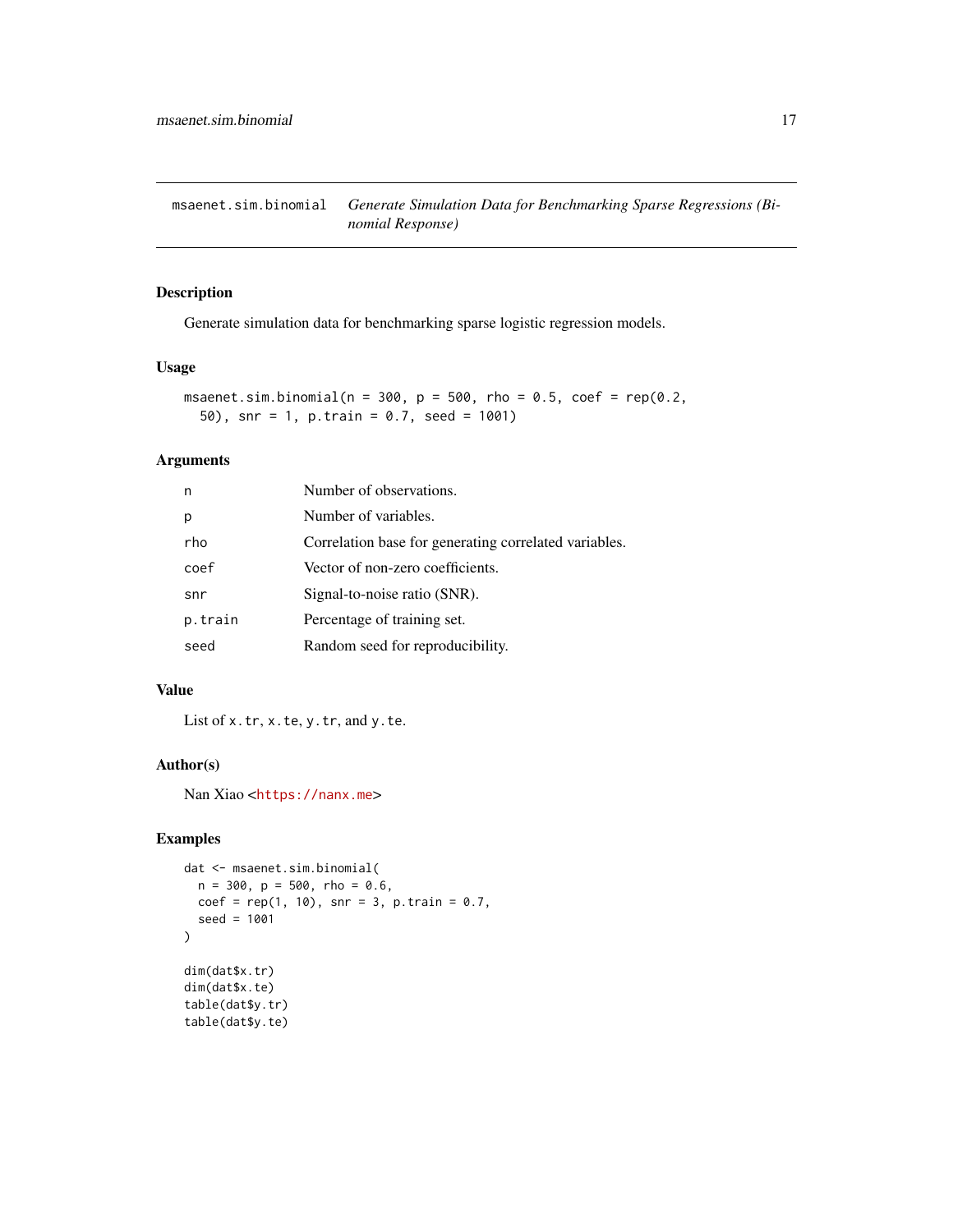<span id="page-17-0"></span>

Generate simulation data for benchmarking sparse Cox regression models.

# Usage

```
msaenet.sim.cox(n = 300, p = 500, rho = 0.5, coef = rep(0.2, 50),
  snr = 1, p.train = 0.7, seed = 1001)
```
#### Arguments

| n       | Number of observations.                               |
|---------|-------------------------------------------------------|
|         | Number of variables.                                  |
| rho     | Correlation base for generating correlated variables. |
| coef    | Vector of non-zero coefficients.                      |
| snr     | Signal-to-noise ratio (SNR).                          |
| p.train | Percentage of training set.                           |
| seed    | Random seed for reproducibility.                      |

# Value

List of x.tr, x.te, y.tr, and y.te.

# Author(s)

Nan Xiao <<https://nanx.me>>

#### References

Simon, N., Friedman, J., Hastie, T., & Tibshirani, R. (2011). Regularization Paths for Cox's Proportional Hazards Model via Coordinate Descent. *Journal of Statistical Software*, 39(5), 1–13.

```
dat <- msaenet.sim.cox(
 n = 300, p = 500, rho = 0.6,coef = rep(1, 10), snr = 3, p.train = 0.7,
  seed = 1001
\mathcal{L}dim(dat$x.tr)
dim(dat$x.te)
dim(dat$y.tr)
dim(dat$y.te)
```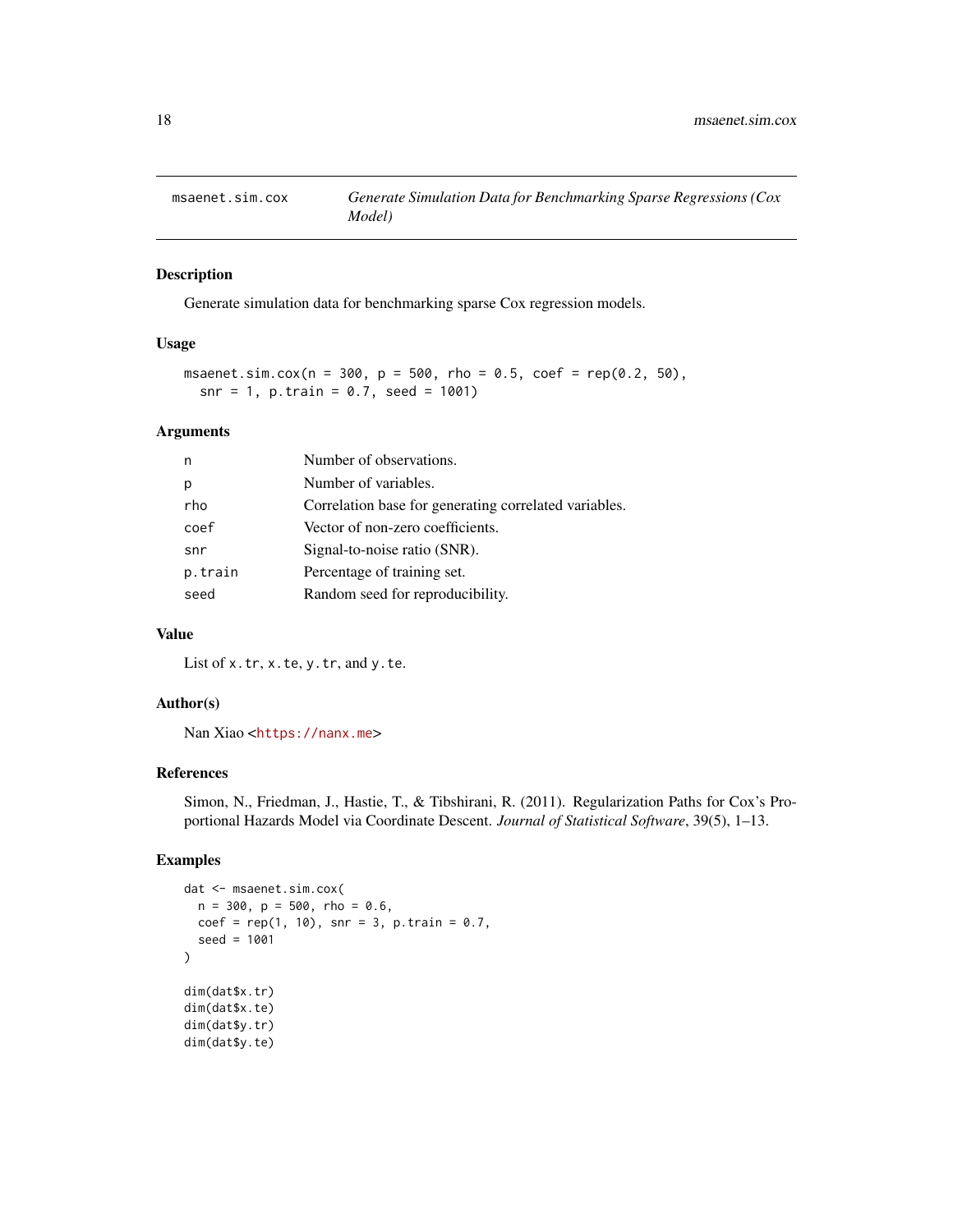<span id="page-18-0"></span>msaenet.sim.gaussian *Generate Simulation Data for Benchmarking Sparse Regressions (Gaussian Response)*

# Description

Generate simulation data (Gaussian case) following the settings in Xiao and Xu (2015).

#### Usage

```
msaenet.sim.gaussian(n = 300, p = 500, rho = 0.5, coef = rep(0.2,
  50), snr = 1, p.train = 0.7, seed = 1001)
```
#### Arguments

| n    | Number of observations.                                                                                                                                            |
|------|--------------------------------------------------------------------------------------------------------------------------------------------------------------------|
| p    | Number of variables.                                                                                                                                               |
| rho  | Correlation base for generating correlated variables.                                                                                                              |
| coef | Vector of non-zero coefficients.                                                                                                                                   |
| snr  | Signal-to-noise ratio (SNR). SNR is defined as                                                                                                                     |
|      | $\frac{Var(E(y X))}{Var(Y - E(y X))} = \frac{Var(f(X))}{Var(\varepsilon)} = \frac{Var(X^T \beta)}{Var(\varepsilon)} = \frac{Var(\beta^T \Sigma \beta)}{\sigma^2}.$ |

| p.train | Percentage of training set.      |
|---------|----------------------------------|
| seed    | Random seed for reproducibility. |

#### Value

List of x.tr, x.te, y.tr, and y.te.

# Author(s)

Nan Xiao <<https://nanx.me>>

#### References

Nan Xiao and Qing-Song Xu. (2015). Multi-step adaptive elastic-net: reducing false positives in high-dimensional variable selection. *Journal of Statistical Computation and Simulation* 85(18), 3755–3765.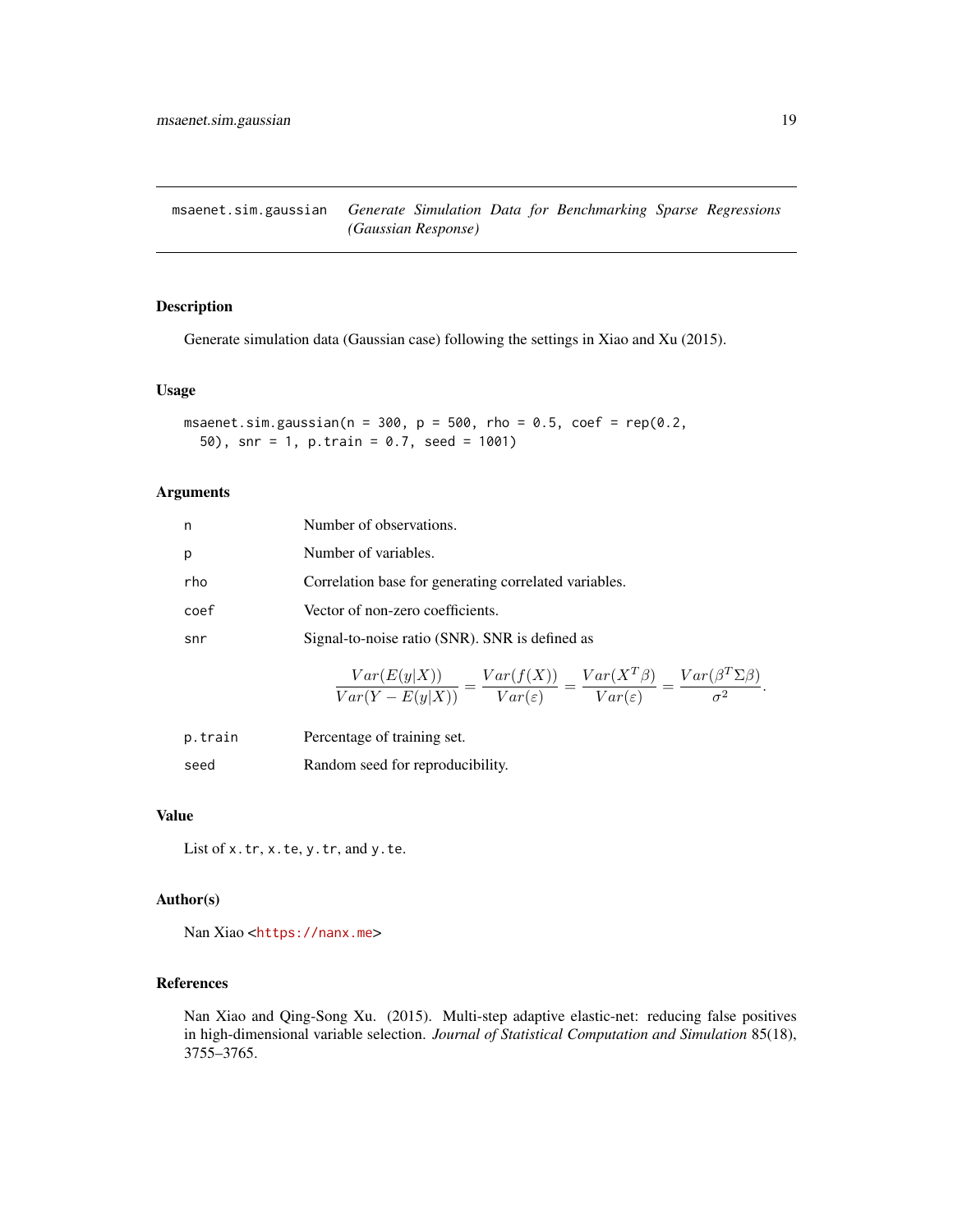# Examples

```
dat <- msaenet.sim.gaussian(
 n = 300, p = 500, rho = 0.6,
 coef = rep(1, 10), snr = 3, p.train = 0.7,
  seed = 1001
)
dim(dat$x.tr)
dim(dat$x.te)
```
msaenet.sim.poisson *Generate Simulation Data for Benchmarking Sparse Regressions (Poisson Response)*

# Description

Generate simulation data for benchmarking sparse Poisson regression models.

# Usage

msaenet.sim.poisson(n = 300, p = 500, rho = 0.5, coef = rep(0.2, 50), snr = 1, p.train = 0.7, seed = 1001)

#### Arguments

| n       | Number of observations.                               |
|---------|-------------------------------------------------------|
| p       | Number of variables.                                  |
| rho     | Correlation base for generating correlated variables. |
| coef    | Vector of non-zero coefficients.                      |
| snr     | Signal-to-noise ratio (SNR).                          |
| p.train | Percentage of training set.                           |
| seed    | Random seed for reproducibility.                      |

#### Value

List of x.tr, x.te, y.tr, and y.te.

#### Author(s)

Nan Xiao <<https://nanx.me>>

<span id="page-19-0"></span>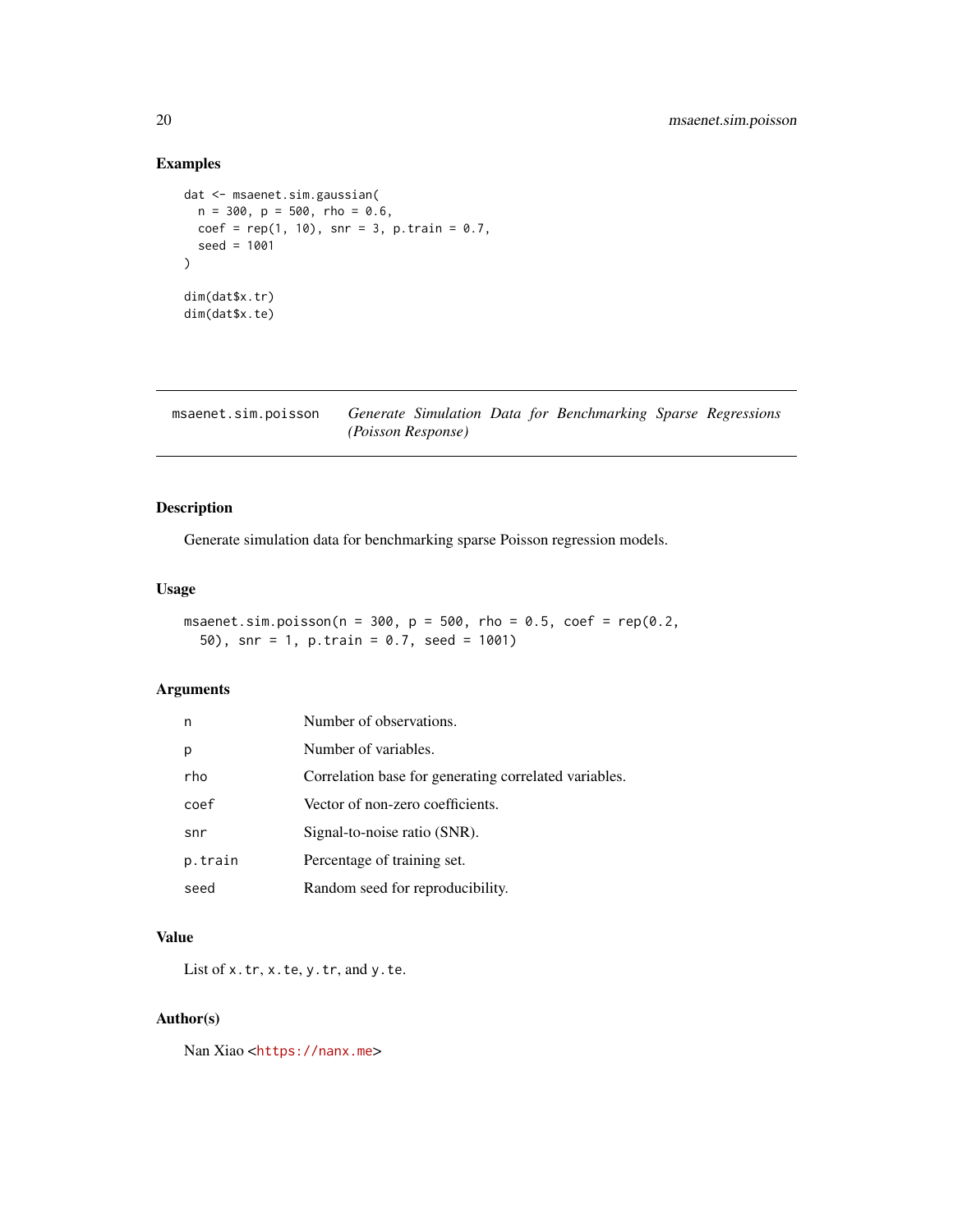# <span id="page-20-0"></span>msaenet.tp 21

#### Examples

```
dat <- msaenet.sim.poisson(
 n = 300, p = 500, rho = 0.6,
  coef = rep(1, 10), snr = 3, p.train = 0.7,
  seed = 1001
\mathcal{L}dim(dat$x.tr)
dim(dat$x.te)
```
msaenet.tp *Get the Number of True Positive Selections*

#### Description

Get the number of true positive selections from msaenet model objects, given the indices of true variables (if known).

#### Usage

```
msaenet.tp(object, true.idx)
```
#### Arguments

| object   | An object of class msaenet produced by aenet, amnet, asnet, msaenet, msamnet, |
|----------|-------------------------------------------------------------------------------|
|          | ormsasnet.                                                                    |
| true.idx | Vector. Indices of true variables.                                            |

# Value

Number of true positive variables in the model.

#### Author(s)

Nan Xiao <<https://nanx.me>>

```
dat <- msaenet.sim.gaussian(
  n = 150, p = 500, rho = 0.6,
  coef = rep(1, 5), snr = 2, p.train = 0.7,seed = 1001
\mathcal{L}msaenet.fit <- msaenet(
  dat$x.tr, dat$y.tr,
  alpha = seq(0.2, 0.8, 0.2),
  nsteps = 3L, seed = 1003
```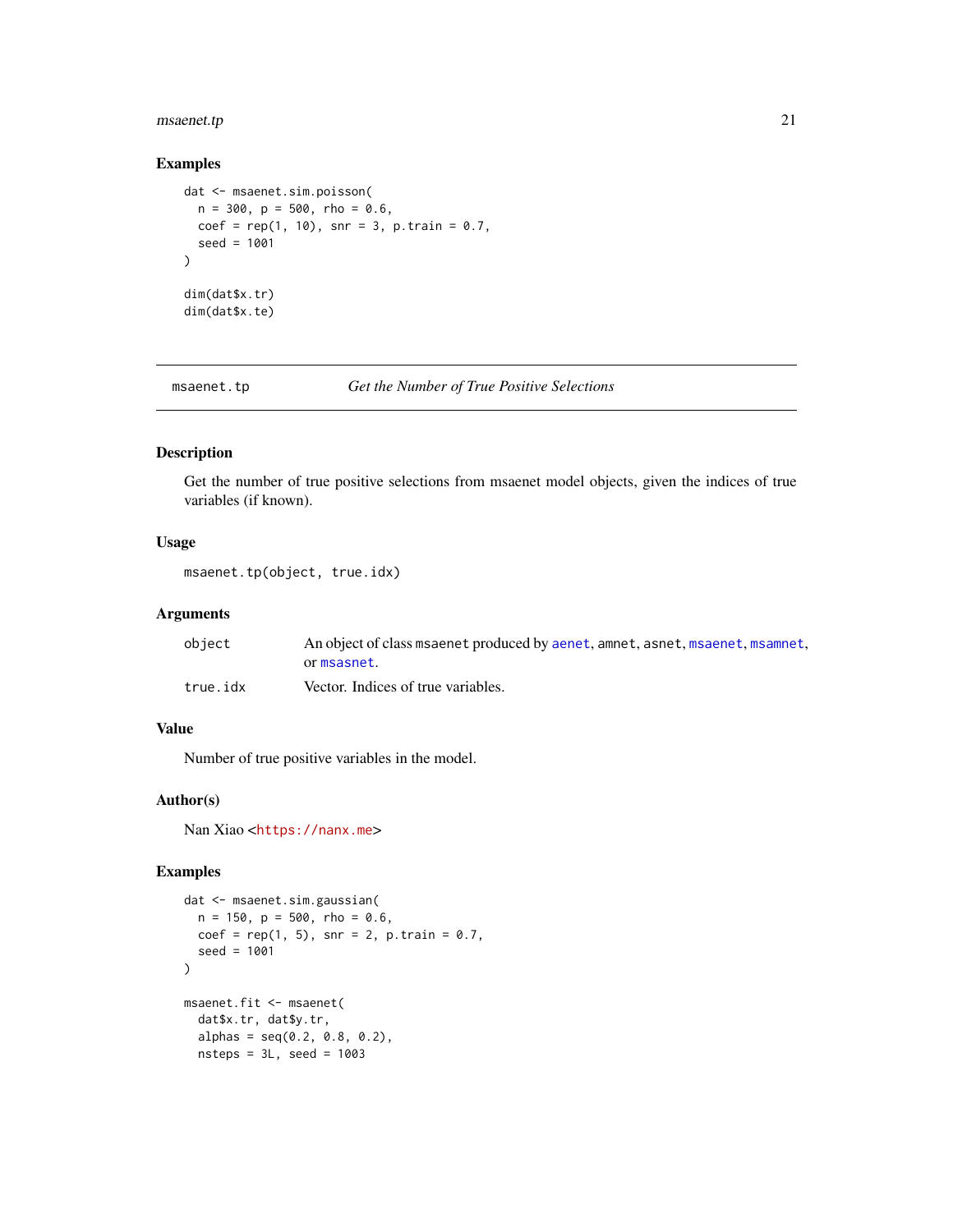```
msaenet.tp(msaenet.fit, 1:5)
```
#### <span id="page-21-1"></span>msamnet *Multi-Step Adaptive MCP-Net*

#### Description

Multi-Step Adaptive MCP-Net

#### Usage

```
msamnet(x, y, family = c("gaussian", "binomial", "poisson", "cox"),
  init = c("mnet", "ridge"), gamma = 3, alpha = seq(0.05, 0.95, ...)0.05), tune = c("cv", "ebic", "bic", "aic"), nfolds = 5L,ebic.gamma = 1, nsteps = 2L, tune.nsteps = c("max", "ebic", "bic",
  "aic"), ebic.gamma.nsteps = 1, scale = 1, eps = 1e-04,
 max.iter = 10000L, penalty.factor.init = rep(1, ncol(x)),
  seed = 1001, parallel = FALSE, verbose = FALSE)
```
#### Arguments

| x                 | Data matrix.                                                                                                                                                                                                                                          |
|-------------------|-------------------------------------------------------------------------------------------------------------------------------------------------------------------------------------------------------------------------------------------------------|
| У                 | Response vector if family is "gaussian", "binomial", or "poisson". If<br>family is "cox", a response matrix created by Surv.                                                                                                                          |
| family            | Model family, can be "gaussian", "binomial", "poisson", or "cox".                                                                                                                                                                                     |
| init              | Type of the penalty used in the initial estimation step. Can be "mnet" or "ridge".                                                                                                                                                                    |
| gammas            | Vector of candidate gammas (the concavity parameter) to use in MCP-Net. De-<br>fault is 3.                                                                                                                                                            |
| alphas            | Vector of candidate alphas to use in MCP-Net.                                                                                                                                                                                                         |
| tune              | Parameter tuning method for each estimation step. Possible options are "cv",<br>"ebic", "bic", and "aic". Default is "cv".                                                                                                                            |
| nfolds            | Fold numbers of cross-validation when tune = $"cv"$ .                                                                                                                                                                                                 |
| ebic.gamma        | Parameter for Extended BIC penalizing size of the model space when tune = "ebic",<br>default is 1. For details, see Chen and Chen (2008).                                                                                                             |
| nsteps            | Maximum number of adaptive estimation steps. At least 2, assuming adaptive<br>MCP-net has only one adaptive estimation step.                                                                                                                          |
| tune.nsteps       | Optimal step number selection method (aggregate the optimal model from the<br>each step and compare). Options include "max" (select the final-step model<br>directly), or compare these models using "ebic", "bic", or "aic". Default is<br>$"max"$ . |
| ebic.gamma.nsteps |                                                                                                                                                                                                                                                       |
|                   | Parameter for Extended BIC penalizing size of the model space when tune.nsteps = "ebic",<br>default is 1.                                                                                                                                             |

<span id="page-21-0"></span> $\overline{)}$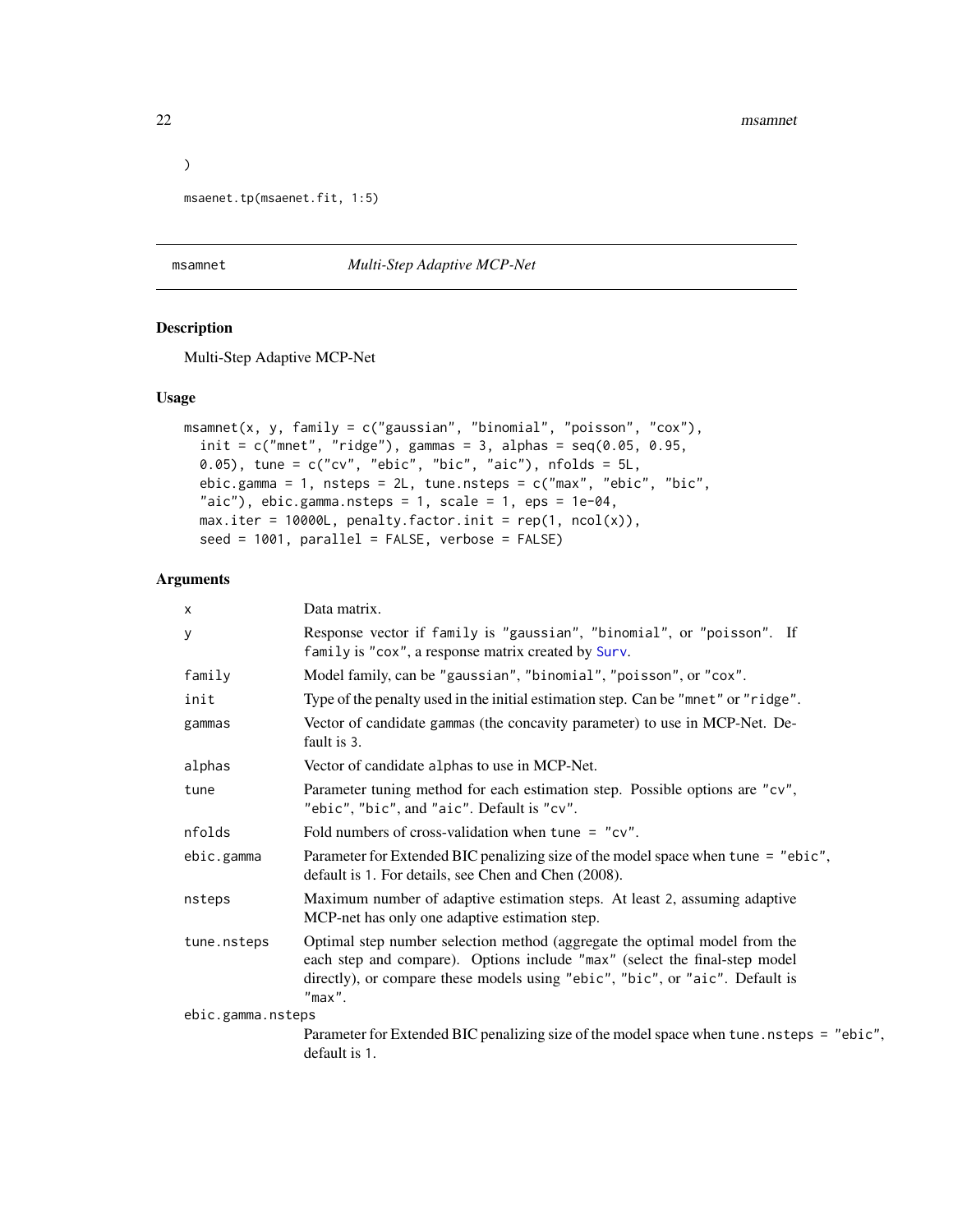#### msamnet 23

| scale                           | Scaling factor for adaptive weights: weights = coefficients^(-scale).                                                                                                                                                                                                                                                                                          |
|---------------------------------|----------------------------------------------------------------------------------------------------------------------------------------------------------------------------------------------------------------------------------------------------------------------------------------------------------------------------------------------------------------|
| eps                             | Convergence threshhold to use in MCP-net.                                                                                                                                                                                                                                                                                                                      |
| max.iter<br>penalty.factor.init | Maximum number of iterations to use in MCP-net.                                                                                                                                                                                                                                                                                                                |
|                                 | The multiplicative factor for the penalty applied to each coefficient in the ini-<br>tial estimation step. This is useful for incorporating prior information about<br>variable weights, for example, emphasizing specific clinical variables. To make<br>certain variables more likely to be selected, assign a smaller value. Default is<br>rep(1, ncol(x)). |
| seed                            | Random seed for cross-validation fold division.                                                                                                                                                                                                                                                                                                                |
| parallel                        | Logical. Enable parallel parameter tuning or not, default is FALSE. To enable<br>parallel tuning, load the doParallel package and run registerDoParallel()<br>with the number of CPU cores before calling this function.                                                                                                                                       |
| verbose                         | Should we print out the estimation progress?                                                                                                                                                                                                                                                                                                                   |
|                                 |                                                                                                                                                                                                                                                                                                                                                                |

# Value

List of model coefficients, ncvreg model object, and the optimal parameter set.

# Author(s)

Nan Xiao <<https://nanx.me>>

```
dat <- msaenet.sim.gaussian(
 n = 150, p = 500, rho = 0.6,
  coef = rep(1, 5), snr = 2, p.train = 0.7,seed = 1001
)
msamnet.fit <- msamnet(
  dat$x.tr, dat$y.tr,
  alphas = seq(0.3, 0.9, 0.3),
  nsteps = 3L, seed = 1003
)
print(msamnet.fit)
msaenet.nzv(msamnet.fit)
msaenet.fp(msamnet.fit, 1:5)
msaenet.tp(msamnet.fit, 1:5)
msamnet.pred <- predict(msamnet.fit, dat$x.te)
msaenet.rmse(dat$y.te, msamnet.pred)
plot(msamnet.fit)
```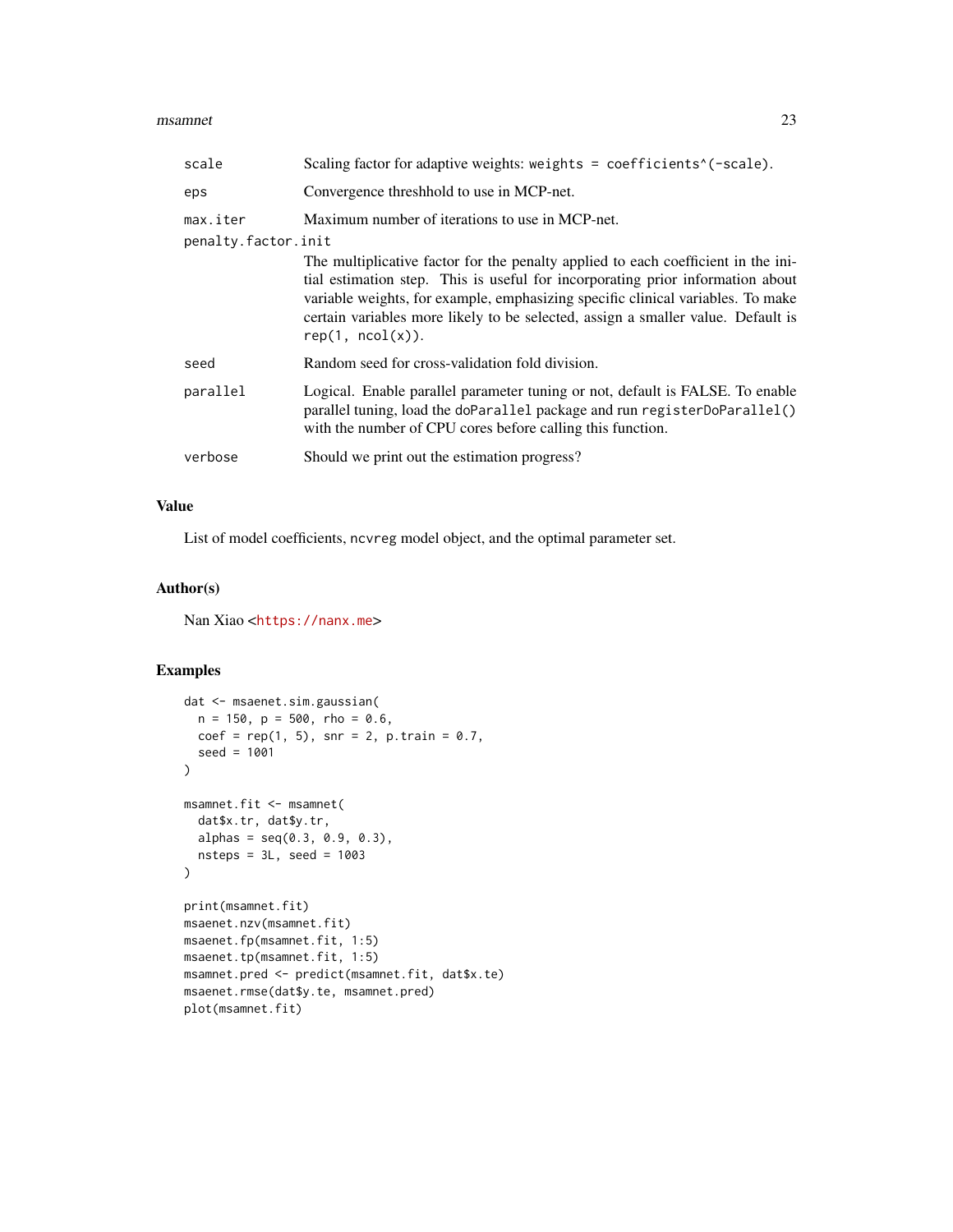<span id="page-23-1"></span><span id="page-23-0"></span>

Multi-Step Adaptive SCAD-Net

# Usage

```
msasnet(x, y, family = c("gaussian", "binomial", "poisson", "cox"),
  init = c("snet", "ridge"), gamma = 3.7, alpha = seq(0.05, 0.95,0.05), tune = c("cv", "ebic", "bic", "aic"), n folds = 5L,ebic.gamma = 1, nsteps = 2L, tune.nsteps = c("max", "ebic", "bic",
  "aic"), ebic.gamma.nsteps = 1, scale = 1, eps = 1e-04,
 max.iter = 10000L, penalty.factor.init = rep(1, ncol(x)),seed = 1001, parallel = FALSE, verbose = FALSE)
```
#### Arguments

| X                 | Data matrix.                                                                                                                                                                                                                                          |
|-------------------|-------------------------------------------------------------------------------------------------------------------------------------------------------------------------------------------------------------------------------------------------------|
| У                 | Response vector if family is "gaussian", "binomial", or "poisson". If<br>family is "cox", a response matrix created by Surv.                                                                                                                          |
| family            | Model family, can be "gaussian", "binomial", "poisson", or "cox".                                                                                                                                                                                     |
| init              | Type of the penalty used in the initial estimation step. Can be "snet" or "ridge".                                                                                                                                                                    |
| gammas            | Vector of candidate gammas (the concavity parameter) to use in SCAD-Net. De-<br>fault is 3.7.                                                                                                                                                         |
| alphas            | Vector of candidate alphas to use in SCAD-Net.                                                                                                                                                                                                        |
| tune              | Parameter tuning method for each estimation step. Possible options are "cv",<br>"ebic", "bic", and "aic". Default is "cv".                                                                                                                            |
| nfolds            | Fold numbers of cross-validation when tune = $"cv"$ .                                                                                                                                                                                                 |
| ebic.gamma        | Parameter for Extended BIC penalizing size of the model space when tune = "ebic",<br>default is 1. For details, see Chen and Chen (2008).                                                                                                             |
| nsteps            | Maximum number of adaptive estimation steps. At least 2, assuming adaptive<br>SCAD-net has only one adaptive estimation step.                                                                                                                         |
| tune.nsteps       | Optimal step number selection method (aggregate the optimal model from the<br>each step and compare). Options include "max" (select the final-step model<br>directly), or compare these models using "ebic", "bic", or "aic". Default is<br>$"max"$ . |
| ebic.gamma.nsteps |                                                                                                                                                                                                                                                       |
|                   | Parameter for Extended BIC penalizing size of the model space when tune . nsteps = "ebic",<br>default is 1.                                                                                                                                           |
| scale             | Scaling factor for adaptive weights: weights = coefficients^(-scale).                                                                                                                                                                                 |
| eps               | Convergence threshhold to use in SCAD-net.                                                                                                                                                                                                            |
|                   |                                                                                                                                                                                                                                                       |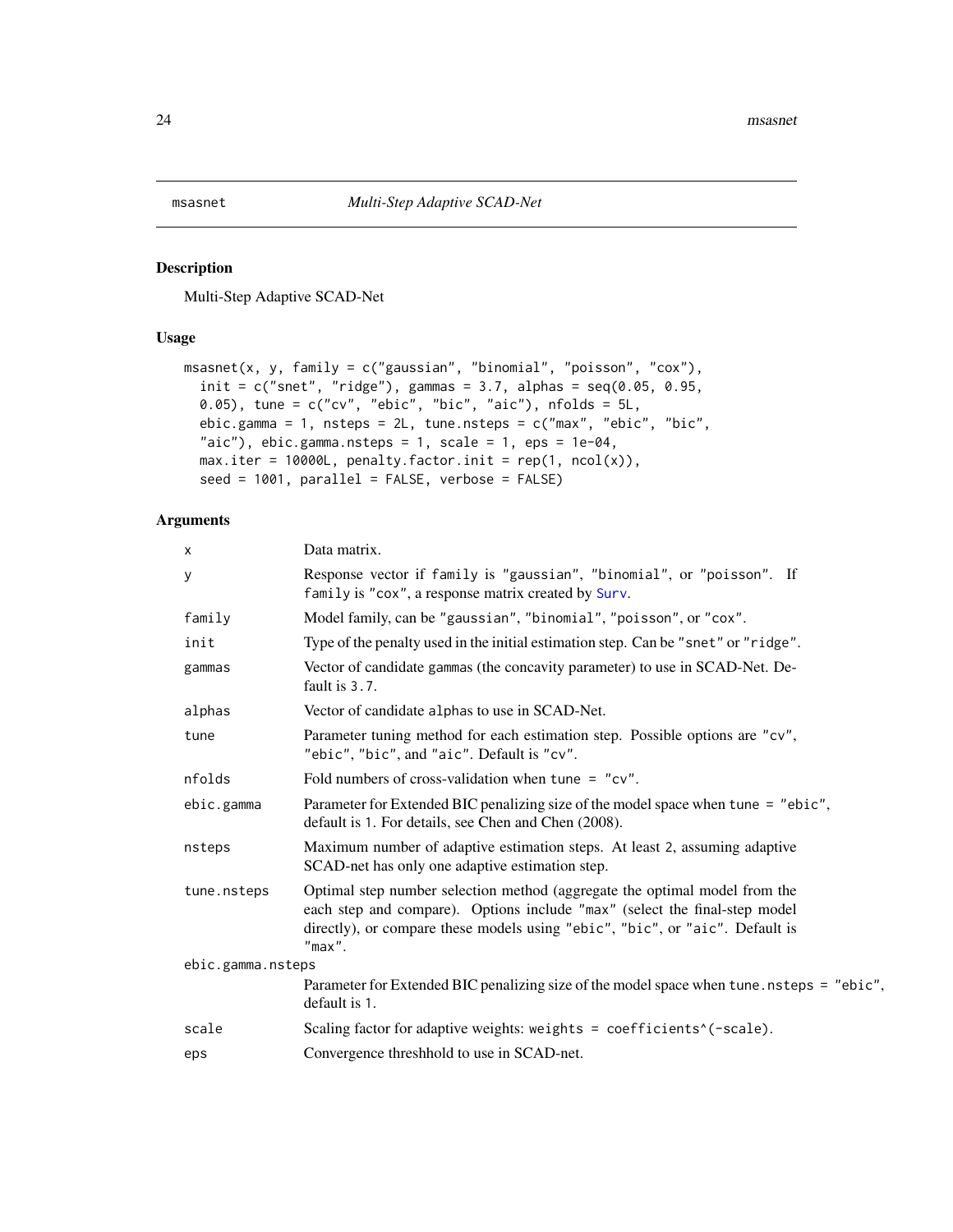#### msasnet 25

| max.iter            | Maximum number of iterations to use in SCAD-net.                                                                                                                                                                                                                                                                                                               |  |
|---------------------|----------------------------------------------------------------------------------------------------------------------------------------------------------------------------------------------------------------------------------------------------------------------------------------------------------------------------------------------------------------|--|
| penalty.factor.init |                                                                                                                                                                                                                                                                                                                                                                |  |
|                     | The multiplicative factor for the penalty applied to each coefficient in the ini-<br>tial estimation step. This is useful for incorporating prior information about<br>variable weights, for example, emphasizing specific clinical variables. To make<br>certain variables more likely to be selected, assign a smaller value. Default is<br>rep(1, ncol(x)). |  |
| seed                | Random seed for cross-validation fold division.                                                                                                                                                                                                                                                                                                                |  |
| parallel            | Logical. Enable parallel parameter tuning or not, default is FALSE. To enable<br>parallel tuning, load the doParallel package and run registerDoParallel()<br>with the number of CPU cores before calling this function.                                                                                                                                       |  |
| verbose             | Should we print out the estimation progress?                                                                                                                                                                                                                                                                                                                   |  |
|                     |                                                                                                                                                                                                                                                                                                                                                                |  |

# Value

List of model coefficients, ncvreg model object, and the optimal parameter set.

#### Author(s)

Nan Xiao <<https://nanx.me>>

```
dat <- msaenet.sim.gaussian(
 n = 150, p = 500, rho = 0.6,
 coef = rep(1, 5), snr = 2, p.train = 0.7,seed = 1001
\mathcal{L}msasnet.fit <- msasnet(
  dat$x.tr, dat$y.tr,
  alphas = seq(0.3, 0.9, 0.3),
  nsteps = 3L, seed = 1003
)
print(msasnet.fit)
msaenet.nzv(msasnet.fit)
msaenet.fp(msasnet.fit, 1:5)
msaenet.tp(msasnet.fit, 1:5)
msasnet.pred <- predict(msasnet.fit, dat$x.te)
msaenet.rmse(dat$y.te, msasnet.pred)
plot(msasnet.fit)
```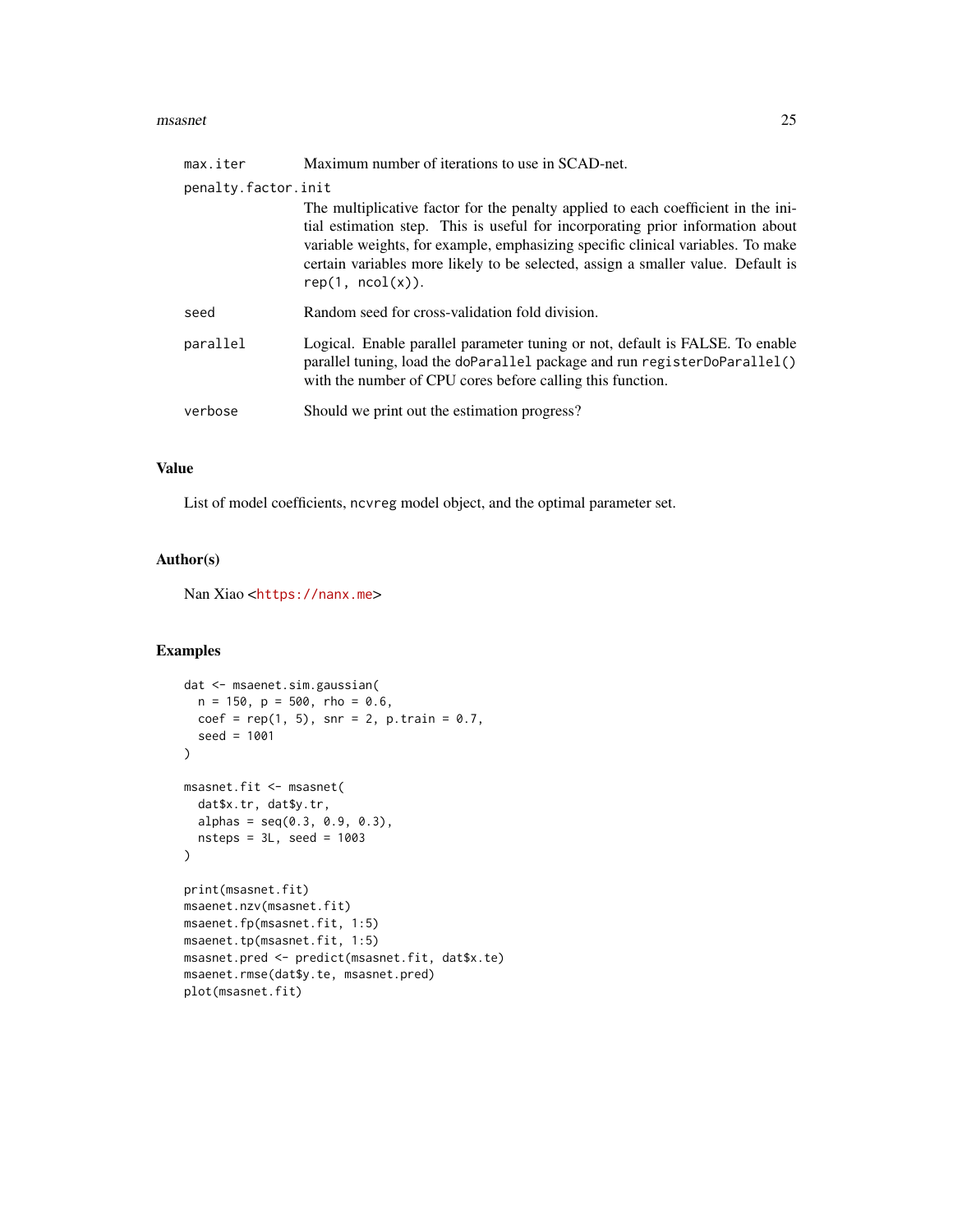<span id="page-25-0"></span>

Plot msaenet model objects.

# Usage

```
## S3 method for class 'msaenet'
plot(x, type = c("coef", "criterion", "dotplot"),
 nsteps = NULL, highlight = TRUE, col = NULL, label = FALSE,
 label.vars = NULL, label.pos = 2, label.offset = 0.3,
  label.cex = 0.7, label.srt = 90, xlab = NULL, ylab = NULL,
 abs = FALSE, ...)
```
# Arguments

| X            | An object of class msaenet produced by aenet, amnet, asnet, msaenet, msamnet,<br>or msasnet.                                                                                                                                                                                              |
|--------------|-------------------------------------------------------------------------------------------------------------------------------------------------------------------------------------------------------------------------------------------------------------------------------------------|
| type         | Plot type, "coef" for a coefficient path plot across all estimation steps; "criterion"<br>for a scree plot of the model evaluation criterion used (CV error, AIC, BIC, or<br>EBIC); "dotplot" for a Cleveland dot plot of the coefficients estimated by the<br>model at the optimal step. |
| nsteps       | Maximum number of estimation steps to plot. Default is to plot all steps.                                                                                                                                                                                                                 |
| highlight    | Should we highlight the "optimal" step according to the criterion? Default is<br>TRUE.                                                                                                                                                                                                    |
| col          | Color palette to use for the coefficient paths. If it is NULL, a default color palette<br>will be assigned.                                                                                                                                                                               |
| label        | Should we label all the non-zero variables of the optimal step in the coefficient<br>plot or the dot plot? Default is FALSE. If TRUE and label. vars = NULL, the<br>index of the non-zero variables will be used as labels.                                                               |
| label.vars   | Labels to use for all the variables if $label = "TRUE".$                                                                                                                                                                                                                                  |
| label.pos    | Position of the labels. See argument pos in text for details.                                                                                                                                                                                                                             |
| label.offset | Offset of the labels. See argument offset in text for details.                                                                                                                                                                                                                            |
| label.cex    | Character expansion factor of the labels. See argument cex in text for details.                                                                                                                                                                                                           |
| label.srt    | Label rotation in degrees for the Cleveland dot plot. Default is 90. See argument<br>srt in par for details.                                                                                                                                                                              |
| xlab         | Title for x axis. If is NULL, will use the default title.                                                                                                                                                                                                                                 |
| ylab         | Title for y axis. If is NULL, will use the default title.                                                                                                                                                                                                                                 |
| abs          | Should we plot the absolute values of the coefficients instead of the raw coeffi-<br>cients in the Cleveland dot plot? Default is FALSE.                                                                                                                                                  |
| $\cdots$     | Other parameters (not used).                                                                                                                                                                                                                                                              |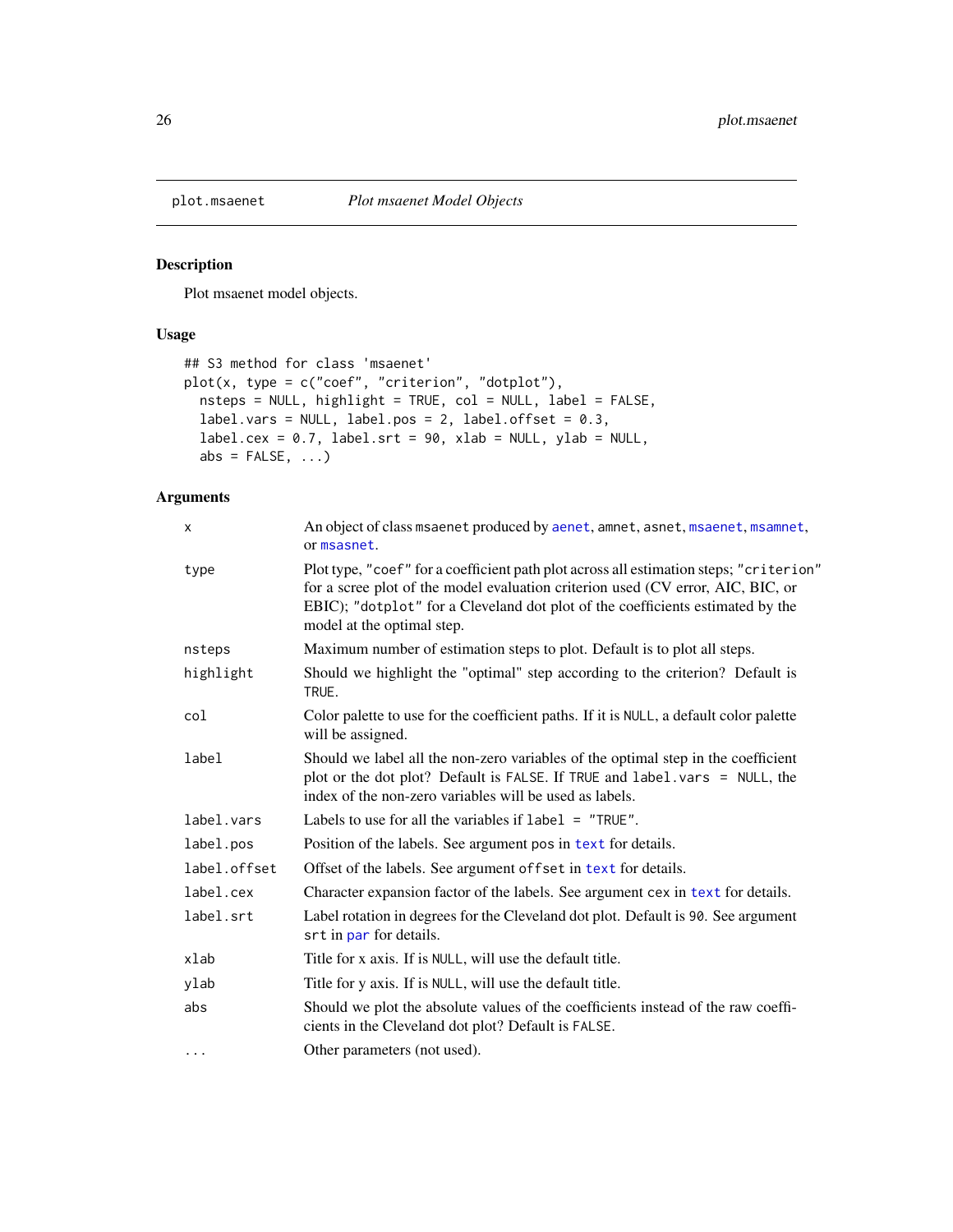# <span id="page-26-0"></span>predict.msaenet 27

#### Author(s)

Nan Xiao <<https://nanx.me>>

#### Examples

```
dat <- msaenet.sim.gaussian(
  n = 150, p = 500, rho = 0.6,
  coef = rep(1, 5), snr = 2, p.train = 0.7,seed = 1001
)
msasnet.fit <- msasnet(
  dat$x.tr, dat$y.tr,
  alpha = seq(0.2, 0.8, 0.2),
 nsteps = 5L, tune.nsteps = "ebic",
  seed = 1003\lambdaplot(msasnet.fit)
plot(msasnet.fit, label = TRUE)
plot(msasnet.fit, label = TRUE, nsteps = 5)
plot(msasnet.fit, type = "criterion")
plot(msasnet.fit, type = "criterion", nsteps = 5)
plot(msasnet.fit, type = "dotplot", label = TRUE)
plot(msasnet.fit, type = "dotplot", label = TRUE, abs = TRUE)
```
predict.msaenet *Make Predictions from an msaenet Model*

#### Description

Make predictions on new data by a msaenet model object.

#### Usage

```
## S3 method for class 'msaenet'
predict(object, newx, ...)
```
#### Arguments

| object  | An object of class msaenet produced by aenet, amnet, asnet, msaenet, msamnet,<br>or msasnet.                    |
|---------|-----------------------------------------------------------------------------------------------------------------|
| newx    | New data to predict with.                                                                                       |
| $\cdot$ | Additional parameters, particularly prediction type in predict. glmnet, predict. ncvreg,<br>or predict.ncvsurv. |

#### Value

Numeric matrix of the predicted values.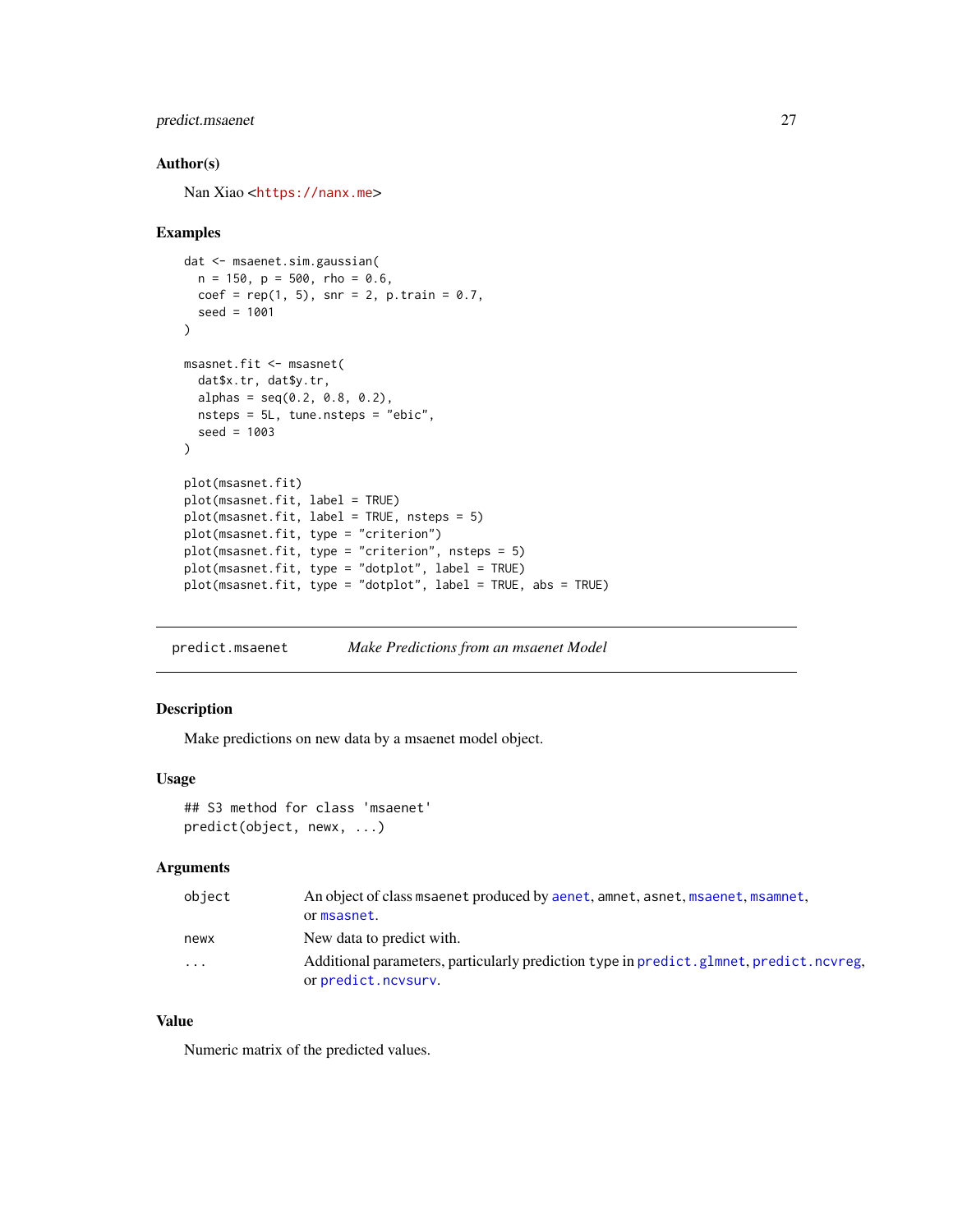# Author(s)

Nan Xiao <<https://nanx.me>>

#### Examples

```
dat <- msaenet.sim.gaussian(
  n = 150, p = 500, rho = 0.6,
 coef = rep(1, 5), snr = 2, p.train = 0.7,seed = 1001
)
msaenet.fit <- msaenet(
 dat$x.tr, dat$y.tr,
  alpha = seq(0.2, 0.8, 0.2),
  nsteps = 3L, seed = 1003
\lambdamsaenet.pred <- predict(msaenet.fit, dat$x.te)
msaenet.rmse(dat$y.te, msaenet.pred)
```
print.msaenet *Print msaenet Model Information*

#### Description

Print msaenet model objects (currently, only printing the model information of the final step).

#### Usage

```
## S3 method for class 'msaenet'
print(x, \ldots)
```
#### Arguments

|   | An object of class msaenet.                 |
|---|---------------------------------------------|
| . | Additional parameters for print (not used). |

#### Author(s)

Nan Xiao <<https://nanx.me>>

```
dat <- msaenet.sim.gaussian(
  n = 150, p = 500, rho = 0.6,
  coef = rep(1, 5), snr = 2, p.train = 0.7,seed = 1001
\mathcal{L}
```
<span id="page-27-0"></span>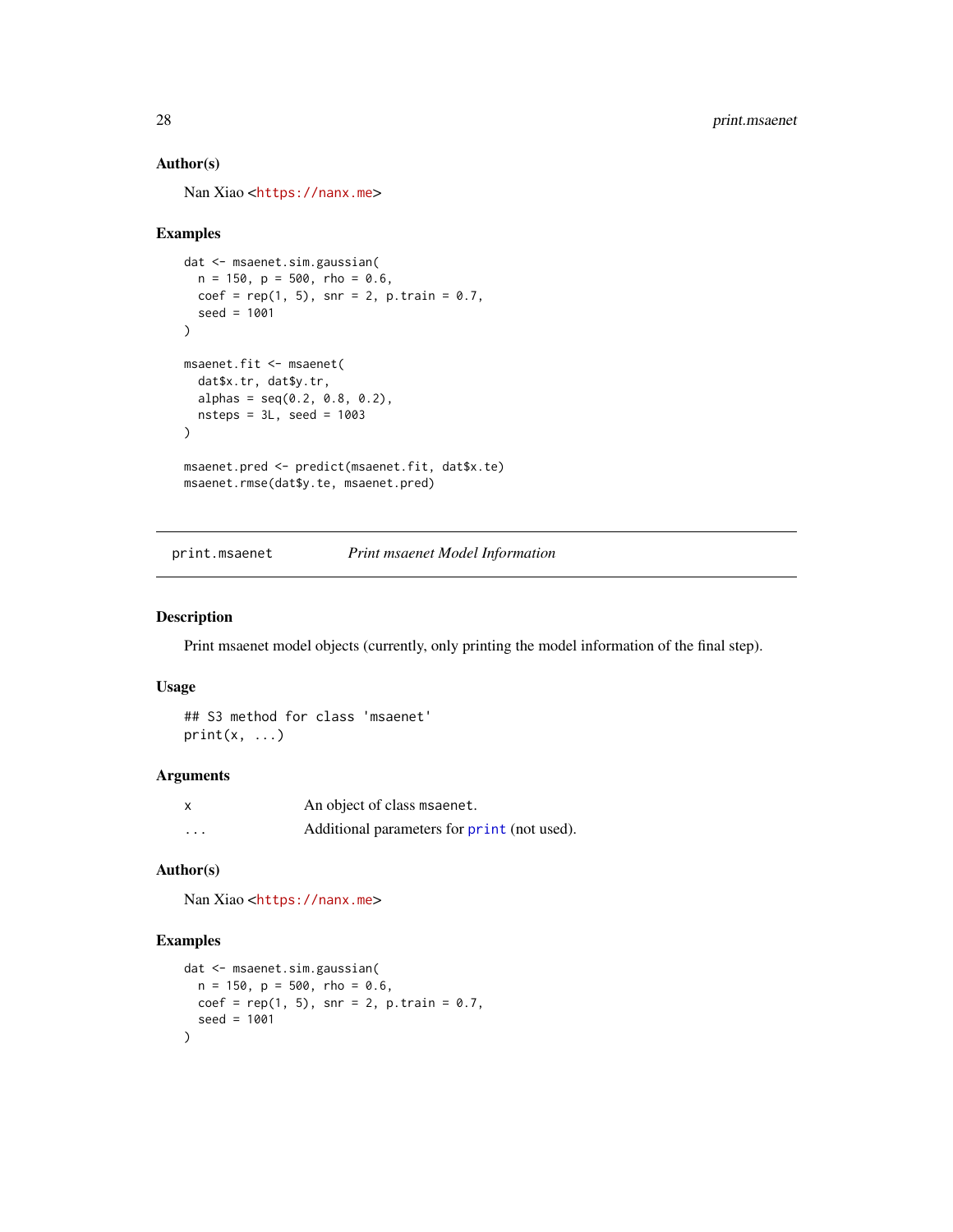# print.msaenet 29

```
msaenet.fit <- msaenet(
 dat$x.tr, dat$y.tr,
  alpha = seq(0.2, 0.8, 0.2),
  nsteps = 3L, seed = 1003
\lambda
```
print(msaenet.fit)